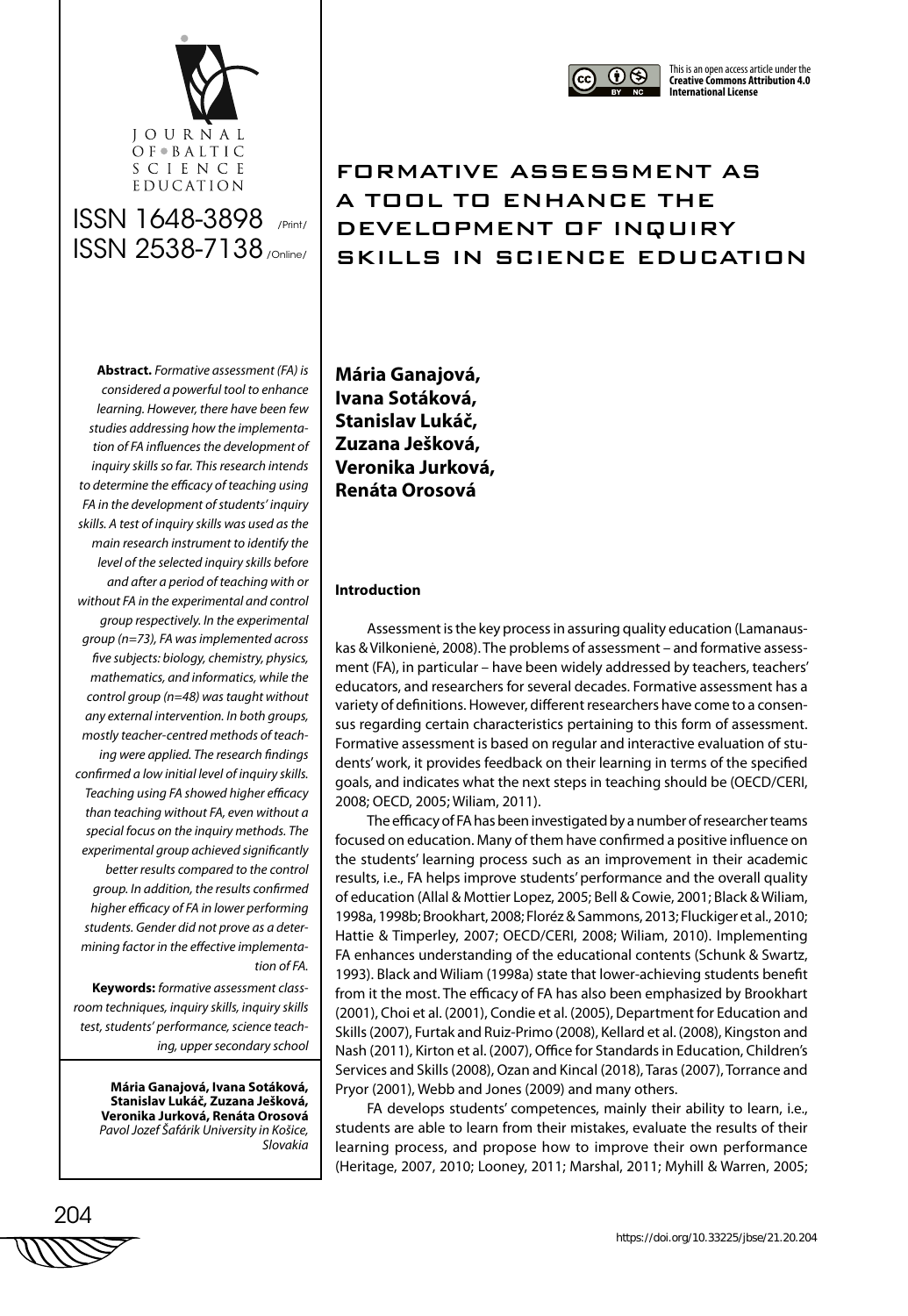OECD, 2005). FA is also important in the process of developing social and personal competences (Starý et al., 2016).

There are studies that have not statistically confirmed any significant influence of FA on students' performance or academic achievement (e.g., Andrews, 2011; Collins, 2012; King, 2003; Tuominen, 2008; Yin et al., 2008). Benett (2011) has pointed out there is little experimental and quantitative research verifying the impact of FA on students' learning results, and the specialised literature addressing FA does not focus on the provability and interpretation of the research results. A similarly critical view of the research focused on FA efficacy can be found in Briggs et al. (2012), Dunn and Melvenon (2009), Filsecker and Kerres (2012), and McMillan et al. (2013). However, this kind of conclusion tends to occur when there are difficulties with effective implementation of FA.

Of course, implementing FA is accompanied by certain difficulties. Researchers have pointed out that the influence of FA on students' learning results is difficult to prove because it only becomes visible in the long run (e.g., Starý, 2006), this kind of research is time-consuming (e.g., Cizek, 2010; Florez & Sammons, 2013; Stiggins, 2002), the requirements for educational contents are complex and determined by the curriculum – the amount of knowledge students are supposed to learn keeps increasing (e.g., Starý, 2006; Stiggins, 2002), the number of students in the classroom is high, teachers are not trained to use FA, and there is little access to mentoring (Clark, 2010; Novotná & Krabsová, 2013).

In the Slovak educational system, summative assessment prevails. The OECD evaluation team has brought attention to the need to improve students' understanding by using formative assessment (Shewbridge et al., 2014). This situation has also been addressed by Orosová et al. (2019) and Ganajová et al. (2019). Their research has shown that Slovak teachers use summative assessment more frequently than formative assessment as some of them are not familiar with formative assessment and they do not understand its methods or aim. Their ideas of certain FA methods such as self- or peer-assessment are often incorrect.

### *Formative Assessment Classroom Techniques*

Formative assessment is based on "purposeful, planned and often spontaneous teacher-to-student, studentto-teacher and student-to-student verbal and written interactions" (Keeley, 2008). These interactions include a variety of assessment techniques known as "Classroom Assessment Techniques" (CATs) (Angelo & Cross, 1993) or "Formative Assessment Classroom Techniques" (FACTs) (Keeley, 2008).

Using FACTs is not time consuming, yet it can provide the teacher with a good overview and feedback on the lessons and at the same time, students get feedback on their own learning (Keeley, 2008). For example, FACTs can take the form of true or false statements (Hubbard et al., 2017; Keeley, 2008; Marzano, 2010), K-W-L chart (Bailey, 2017), Frayer Model (Buehl, 2001; Frayer et al., 1969; Keeley, 2013; Wickens & Parker, 2019), self-assessment card (Keeley & Tobey, 2011), card mapping the learning process (Szarka, 2017), metacognition (Flavell, 1979; Livingston, 1997), exit card (He, 2019; Keeley, 2013;), concept map (Pendley et al., 1994; Regis et al., 1996), check list (British Columbia Institute of Technology, 2010; Ma et al., 2012), task cards (Hattie, 2009), and others. These FACTs help students engage in deeper thinking about their ideas in science and identify the progress in the development of their scientific understanding.

 When assessing students' performance in science education, students' understanding of core concepts cannot be assessed separately from their abilities to use the practices of science. These two dimensions of learning should be assessed together to verify whether students can apply theoretical scientific concepts in practice – in other words, whether their level of understanding allows them to investigate the world through practices of scientific inquiry. The term "practices" indicates that engaging in scientific inquiry requires not only knowledge, but also practical skills (National Research Council, 2012, p. 30). These skills are often referred to as inquiry skills. The FACTs can be used to train these practices as suggested by Keeley (2015).

### *Research Problem*

In the Slovak State Educational Programme for upper secondary education (ŠPÚ, 2014), specifically the "Man and nature" educational area, it has been stated that teaching science, i.e., physics, chemistry, and biology is supposed to develop scientific literacy in students who are subsequently able to apply the gained knowledge, formulate questions, and draw conclusions based on the evidence in order to understand the subject matter. Discovery and inquiry are basic approaches that allow students to acquire new knowledge and learn the basic scientific skills. These approaches also help students develop a positive attitude to the scientific approach in learn-

205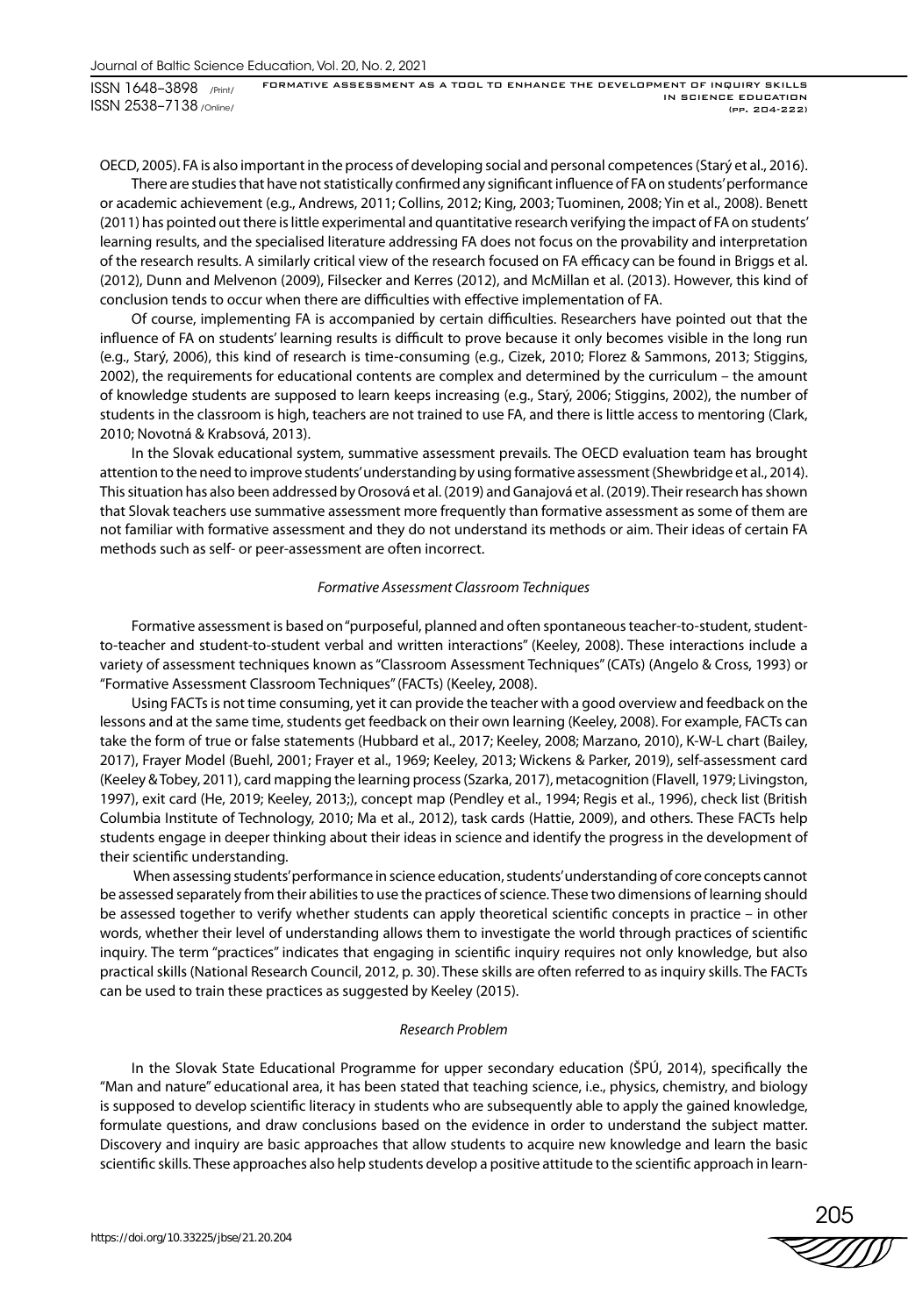ing about the world. Despite this requirement, the international comparative measurement performed by OECD PISA (Programme for International Student Assessment) in cycles has repeatedly pointed out that although Slovak students learn a lot of scientific knowledge and theory, they have issues with the ability to independently reflect on scientific phenomena and see the connections, assess and formulate hypotheses, search for and propose solutions, interpret the obtained data, draw conclusions and support them with arguments (Miklovičová et al., 2017). Specialised literature uses a variety of terms to refer to the aforementioned skills. e.g., science process skills, science inquiry skills, inquiry skills, scientific inquiry skills, or scientific literacy skills. These skills can be developed using different teaching methods. In science education in particular, it is strongly advised to implement teaching and learning strategies that encourage students' active learning based on the inquiry approach (Ješková et al., 2016; Sotáková et al., 2020; Topalsan, 2020).

Multiple publications (e.g., Angelo & Cross, 1993; Grog et al., 2017; Kelley, 2015) have stated that using FACTs in the teaching-learning process develops scientific skills, provides stimuli for discussion and scientific argumentation, encourages students to ask better questions and provide thoughtful responses. FACTs facilitate the development of scientific thinking and learning of scientific procedures. Simultaneously, students learn whether they are able to express themselves scientifically and apply the acquired knowledge in new situations.

However, most of the research has been focused on using FA in inquiry-based science education (IBSE) or project-based learning. Inquiry-based teaching and learning provides the students with an opportunity to discover and develop ideas about natural phenomena, thus arousing their natural curiosity and interest, however, students often need help with this process. Harlen (2014) has claimed that FA provides teachers with the means (i.e., FaCTs), allowing students to correctly formulate their ideas and test them carefully.

The available research results have shown that using FA in IBSE develops students' inquiry skills (Barron & Darling-Hammond, 2008; Black et al., 2004; Grog et al., 2017; Harlen, 2013; Heritage, 2010; Hume & Coll, 2010).

In Slovakia and also in other countries, the teacher-centred teaching style prevails: the teacher presents concepts with logical – deductive – implications and provides examples of application while the student receives a comprehensive system of knowledge and is supposed to understand and memorise it (Balansag, 2018; Saritas, 2016). Although there are efforts to shift science education towards inquiry-based science education (IBSE), the aforementioned teaching style defined by the limited presence of active-learning elements still prevails in Slovakia. As mentioned before, most of the existing studies have focused on using FA in IBSE. Therefore, the main aim of this research was to determine the efficacy of formative assessment with regard to inquiry skill development while using the currently prevalent teacher-centred teaching style in science education. Since formative assessment can take the form of different formative assessment classroom techniques (FACTs), in this research, the implementation of FA is referred to as "teaching using FACTs".

### *Research Aim and Research Questions*

The main research aim was to determine the efficacy of teaching using FACTs with regard to inquiry skill development while using the currently prevalent teacher-centred teaching style in science education.

The research questions were defined as follows:

- 1. What is the level of the selected inquiry skills in the sample of students at the beginning of the research?
- 2. Is teaching using FACTs effective in the development of the selected inquiry skills?
- 3. How do different factors (gender and overall assessment at the end of the term) affect the efficacy of teaching using FACTs in terms of developing the selected inquiry skills?

### *Research Hypotheses*

The following hypotheses were formulated and tested:

- H<sub>1</sub>: After FACTs are implemented into teaching, there is a significant difference in the overall level of inquiry skills in the experimental group in comparison to the control group.
- H<sub>2</sub>: After FACTs are implemented into teaching, there is a significant difference in the development of the individual inquiry skills in the experimental group in comparison to the control group.
- $H_{3}$ : In the experimental group, there is a significant difference in the inquiry skill development in students divided according to their gender.

206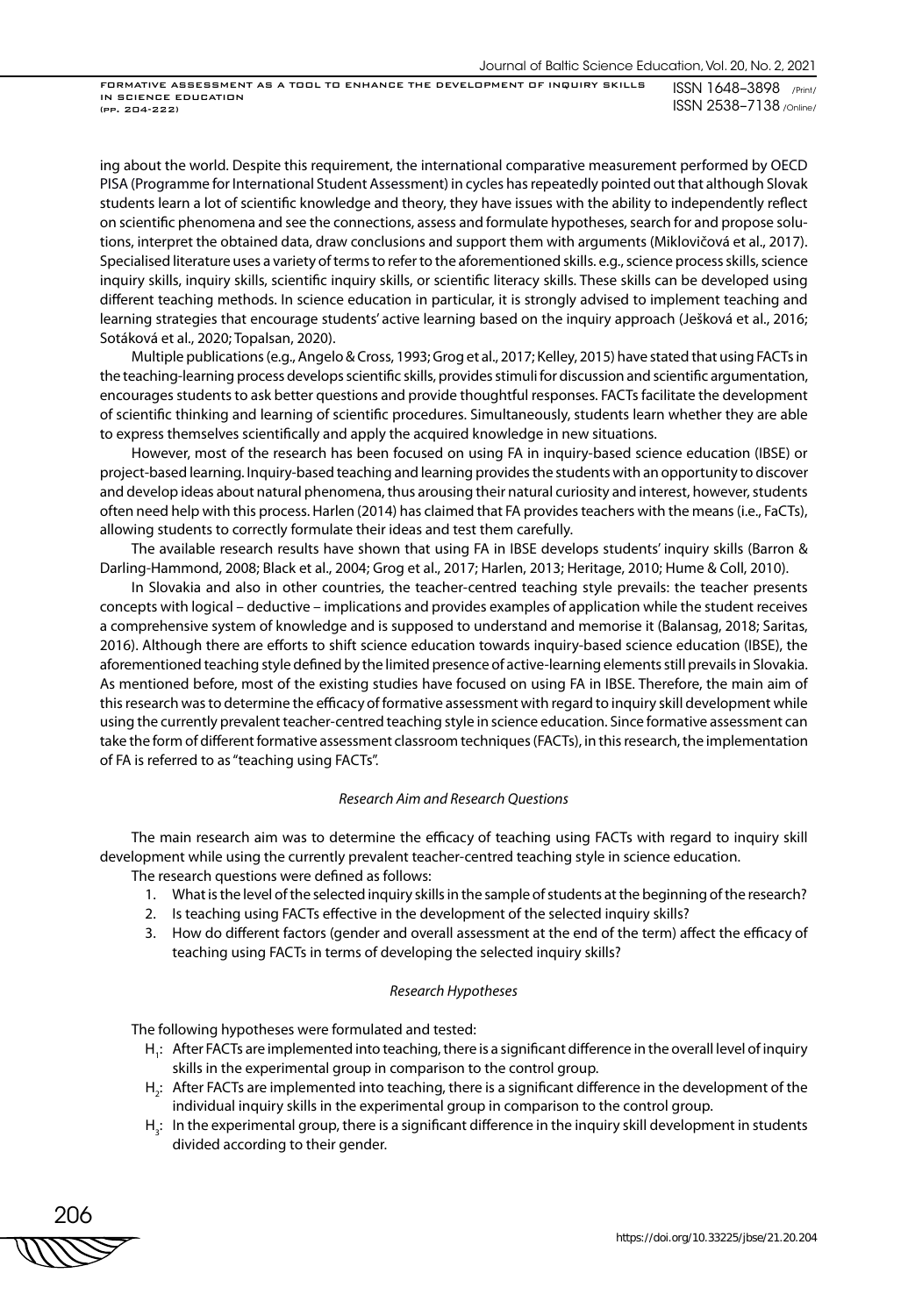$H_4$ : In the experimental group, there is a significant difference in the inquiry skill development in students divided according to their overall assessment at the end of the term.

### **Research Methodology**

### *Research Design*

The pre-test and post-test two-group design was used in the research (Campbell & Stanley, 1963). In both experimental and control groups, science subjects (biology, chemistry, physics, mathematics, and informatics) were taught by the same teachers. Teaching in these groups did not differ in terms of content, methods, or duration. However, FACTs were used systematically to teach the experimental group. The number of lessons dedicated to each of these subjects in the students' weekly schedule, lesson contents and time available were identical in both groups. Figure 1 presents the stage of research design.

### **Figure 1**

*Stages of Research Design*



### *Research Sample*

Deliberate sampling was used to select the research sample. Three Slovak upper secondary schools were involved in the research conducted during the second term of the 2018/2019 school year. The selection of schools was deliberate and followed the following criteria. Firstly, schools inclined towards innovation whose management promoted active learning were selected. Secondly, schools whose teachers actively participated in the IT Academy – Education for the 21st Century project (http://itakademia.sk/) and expressed their interest to implement FA into their teaching were selected. In terms of this project, the teachers had an opportunity to get acquainted with a variety of FACTs. Based on these criteria, 11 teachers were selected for the project: 3 men and 8 women with 2 to 24 years of teaching practice.

At each school, teachers selected two 1st year forms. The form with the higher average academic achievement at the end of the term was selected as the control group, while the worse faring form was selected as the experimental group. This division did not affect the pre-test results; there was no statistically significant difference in the level of inquiry skills between the experimental and the control group. The research sample consisted of 121 students from the selected forms who took both tests (pre-test and post-test).

55 (45.5%) were males and 66 (54.5%) females. Students were aged 15–16 years. The experimental group consisted of 73 (60.3%) students, and the control group of 48 (39.7%) students. Table 1 summarises the number and percentage of students divided into groups based on their gender and overall assessment at the end of the term. Each term, the overall assessment of upper secondary school students in the Slovak Republic follows the rules specified in Guideline no. 21/2011 for the assessment and classification of upper secondary school students issued by the Ministry of Education, Science, Research and Sport of the Slovak Republic (MŠVVaŠ SR, 2011).

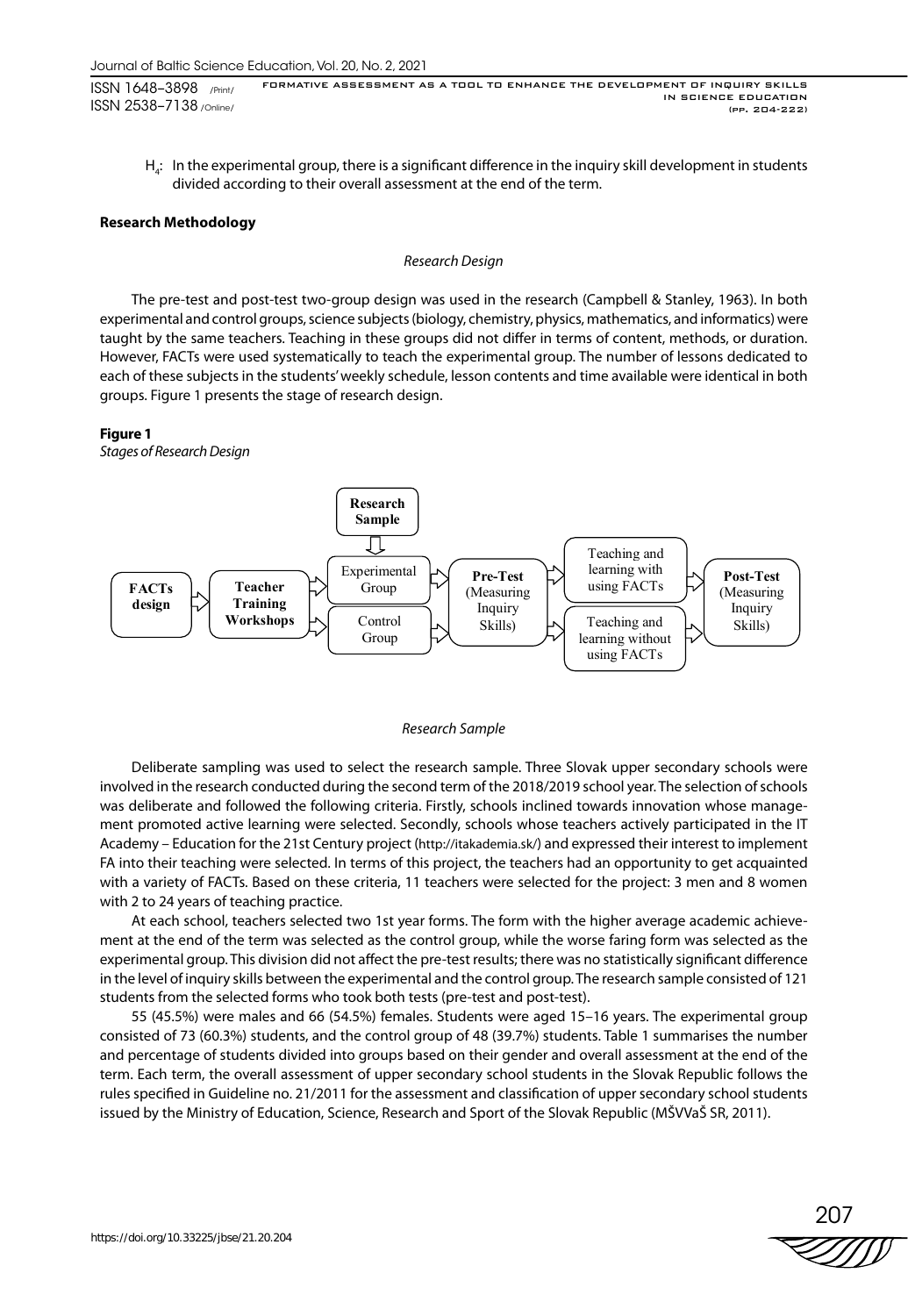### **Table 1**

*Division of Students according to Gender and Overall Academic Performance at the End of the Term*

| Variable                                     |                         |    | <b>Experimental group</b> | Control group |      |  |
|----------------------------------------------|-------------------------|----|---------------------------|---------------|------|--|
|                                              |                         | n  | %                         | n             | %    |  |
|                                              | Male                    | 34 | 46.6                      | 21            | 43.8 |  |
| Gender                                       | Female                  | 39 | 53.4                      | 27            | 56.2 |  |
| Total                                        |                         | 73 | 100                       | 48            | 100  |  |
|                                              | Passed with distinction | 35 | 48.0                      | 30            | 62.5 |  |
| Overall assessment<br>at the end of the term | Passed very well        | 25 | 34.2                      | 14            | 29.2 |  |
|                                              | Passed                  | 13 | 17.8                      | 4             | 8.3  |  |
| Total                                        |                         | 73 | 100                       | 48            | 100  |  |

The students passed with distinction (PD) if their average study results in all compulsory subjects were equal to or less than 1.5. The students passed very well (PW) if their average study results in all compulsory subjects were equal to or less than 2.0. The students passed (P) if their average study results in all compulsory subjects were more than 2.0.

#### *Ethical Considerations*

An initial meeting was held before the research started. The research team informed the teachers about the focus of the research and their role in it as well as about the contents of the database of FACTs created, and publishing of results. Both teachers and students participated in the research voluntarily. The teachers motivated the students to accept the FACTs positively. The students were informed that the test results concerning their inquiry skills would be statistically processed for research purposes. In terms of result evaluation, each student participant was assigned a code to maintain confidentiality of their personal information.

### *Research Instrument*

A test of inquiry skills was used as the research instrument. This test was updated from the previous version presented and described in Ješková et al. (2016); it was developed based on existing tests analyses, e.g., ScInqLiT (Wenning, 2007), TISP (Burns et al., 1985), TOSLS (Gormally et al., 2012), TGSA (Zion et al., 2005) and inquiry skills taxonomies (Fradd et al., 2001; Tamir & Lunetta, 1981; Van den Berg, 2013). The test consisted of 16 items, it was administered in the paper-and-pencil form, and took 45 minutes. The items focused on the following inquiry skills: formulating hypothesis, designing experiments, transforming data into tables and graphs, determining relationships between variables based on tables and graphs, and identifying possible sources of errors. At least two items were assigned to each skill. The context of the tasks drew from the subject matter addressed by the main science subjects (physics, chemistry, biology). Therefore, the test items related to the concepts in different subjects (Table 2). To understand the relationships described in the tasks, basic primary school knowledge was needed, but the students were required to apply their knowledge and skills in new situations. The tasks were selected deliberately – each of them required application of a single specific inquiry skill.

The majority were multiple-choice items with one or two correct answers. In four items, students were offered a set of variables among which they were supposed to identify the appropriate variables and the relationships between them. Test scores were calculated based on the following criteria. In the four aforementioned tasks, only the maximum of .5 point could be achieved; multiple-choice test items (12) were assigned the values of 0 or 1, therefore students could achieve a maximum of 14 points. Most multiple-choice test items included one correct answer. If the student selected the correct answer only, they received 1 point. In all other cases, even when the correct answer was combined with another option, students got 0 points. Multiple-choice items with two correct answers were assigned 1 and .5 point if the student selected both the two, or just one of the correct answers respectively. In all other cases, 0 points were assigned (Ješková et al., 2016).

208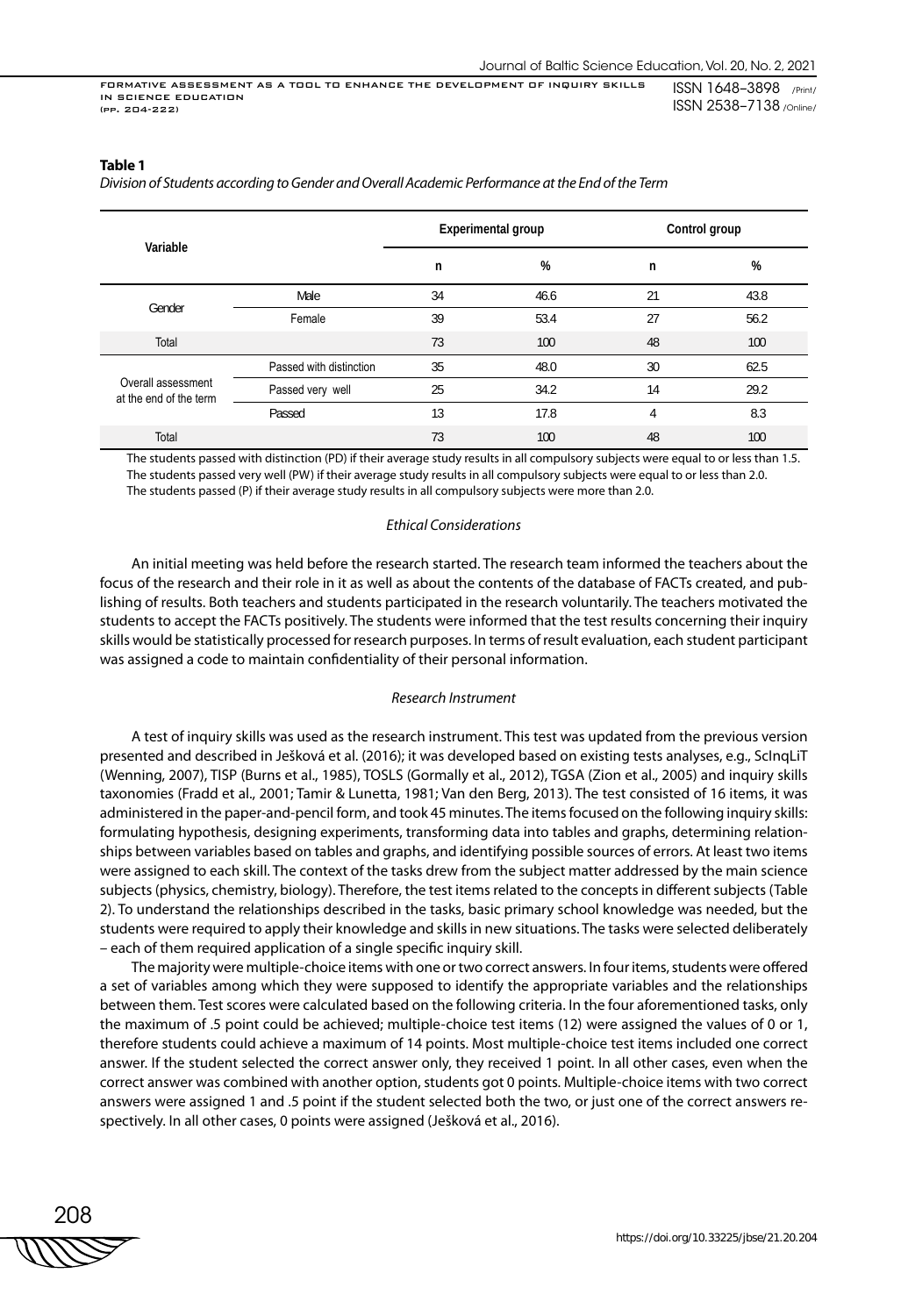The reliability of the selected inquiry skill test was determined using the Cronbach Alpha; Cα=.63. Several researchers (e. g. Cohen et al., 2007; Marx et al., 2004) have stated that lower Cα values are acceptable for tests with fewer test items.

Table 2 includes all test characteristics. The last column of Table 2 presents scientific practices supported by FACTs as proposed by Keeley (2015). They correspond with the tested/measured inquiry skills presented in the first column.

### **Table 2**

*Distribution of Test Items in the Tested/Measured Inquiry Skills and Subject Matter*

| Tested/measured inquiry skills                                        | Number of test items | Subject                           | Scientific practices as<br>proposed by Keeley (2015)              |  |
|-----------------------------------------------------------------------|----------------------|-----------------------------------|-------------------------------------------------------------------|--|
| Formulate a hypothesis to test                                        | 2(2p)                | Chemistry, physics                |                                                                   |  |
| Designing experiments (identify variables and<br>their relationships) | 6(4p)                | Physics, informatics, chemistry   | Planning and carrying out inves-<br>tigations                     |  |
| Transform data to standard forms (i.e., tables<br>2(2p)<br>or graphs) |                      | Physics, informatics, mathematics |                                                                   |  |
| Determining the relationship between vari-<br>ables (based on tables) | 2(2p)                | Physics, informatics, mathematics | Analysing and interpreting data<br>Using mathematics and computa- |  |
| Determining the relationship between vari-<br>ables (based on graphs) | 2(2p)                | Physics, mathematics              | tional thinking                                                   |  |
| Determining the accuracy (identify possible<br>sources of errors)     | 2(2p)                | Physics, biology                  |                                                                   |  |

### *Procedures*

In the preparatory stage of the research (December – October 2018), a group of experts in subject didactics at the Faculty of Science, Pavol Jozef Šafárik University in Košice prepared FACTs for thematic units in the following science subjects – chemistry, biology, physics, mathematics, informatics. In accordance with the respective State Educational Programme for upper secondary education (ISCED 3), these thematic units are taught in the second term of the 1st year at upper secondary schools (ŠPÚ, 2014).

In January 2019, teacher research participants were invited to attend a specialised seminar to learn about the focus and goals of the research. These teachers were given access to the database of FACTs and became conversant with their use in teaching.

At the end of January 2019, all student participants were administered the pre-test to identify their initial level of inquiry skills. Nor teachers, neither students were informed of the pre-test results to avoid influencing the post-test. The pre-test results showed that the experimental group students and the control group students were at a statistically similar level (*p>.05*).

In both control and experimental groups, teaching took place in the same period of the school year, i.e., February to June 2019; In terms of content and teaching methods, the teaching process in both control and experimental groups was comparable. In the control group, the teachers used the teacher-centred teaching style i.e., they did not use FACTs. In the experimental group, teachers used FACTs at their own discretion in different phases of teaching/learning (Table 3). They chose the specific FACTs from the aforementioned database. Their work was coordinated to ensure that at least three subjects were taught using FACTs, and they were used at least once a week in at least one of the subjects.

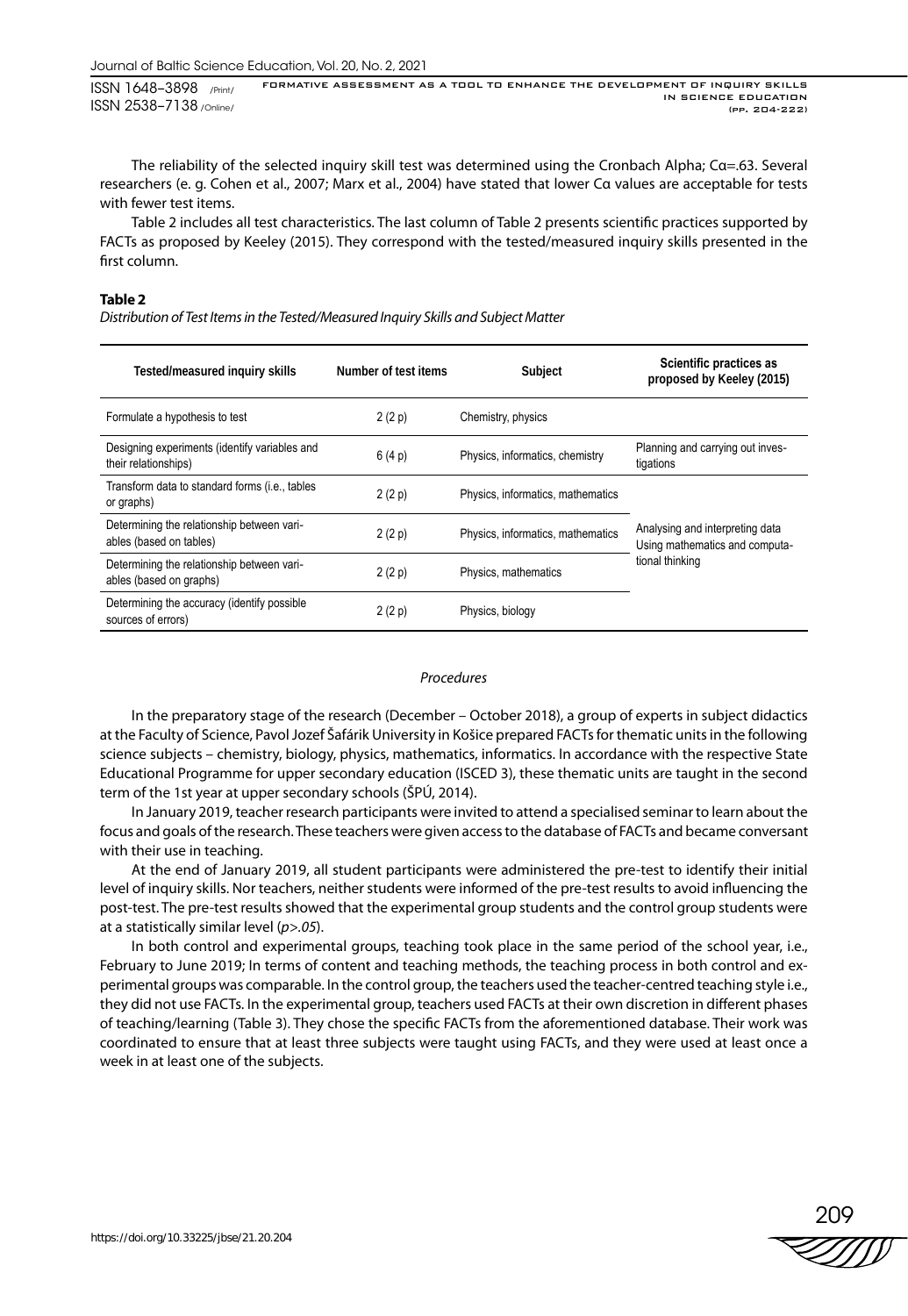### **Table 3**

*FACT Type Used in the Teaching-Learning Process* 

| <b>FACT type</b>                  | Average number<br>of uses per student |
|-----------------------------------|---------------------------------------|
| True or false statements          | $\overline{2}$                        |
| K-W-L chart                       | .5                                    |
| Frayer Model                      |                                       |
| Self-assessment card              |                                       |
| Card mapping the learning process | .5                                    |
| Metacognition                     |                                       |
| Exit card                         | 1.5                                   |
| Concept map                       | 1.5                                   |
| Check list                        |                                       |
| Task cards                        | $\overline{2}$                        |

Every FACT addressed the content of the respective lesson.

During the 5-month implementation of FACTs, teachers and experts in subject didactics met three times to share and discuss their new knowledge and experience. At the end of the school year in June 2019, students in both the control and experimental groups were administered, the post-test and the efficacy of FACTs on the development of their inquiry skills was evaluated.

### *Data Analysis*

The qualitative and quantitative analyses were divided into several parts according to the respective research question. The overall test score was analysed as well as specific scores for different inquiry skills. Two-sample *t*-test was used to compare the overall scores of experimental and control groups in the pre-test and post-test. A paired sample *t*-test was used to compare the differences in the level of students' inquiry skills (post-test vs. pre-test) in the experimental and control group. Regarding the effect of the given variables (gender, overall assessment at the end of the term) on the test scores, conditions of the two-way analysis of variance (ANOVA) were complied with. The Shapiro-Wilk test was used to verify the normality of test scores or differences in all parts of the data analysis. In the data analysis, the significance level was *α*=.05, *p*<.05, therefore the difference was considered significant. The SPSS software (SPSS Inc., 2009) was used to analyse the data.

### **Research Results**

The basic descriptive statistics pertaining to the pre-test and post-test results in both groups can be seen in Table 4.

### **Table 4**

*Pre-test and Post-test Results* 

|       | Pre-test                  |           |           |               |           | Post-test          |           |               |  |  |
|-------|---------------------------|-----------|-----------|---------------|-----------|--------------------|-----------|---------------|--|--|
|       | <b>Experimental group</b> |           |           | Control group |           | Experimental group |           | Control group |  |  |
|       | $\bar{x}$                 | <b>SD</b> | $\bar{x}$ | <b>SD</b>     | $\bar{x}$ | <b>SD</b>          | $\bar{x}$ | <b>SD</b>     |  |  |
| Total | .273                      | .138      | .228      | .102          | .327      | .162               | .239      | .126          |  |  |

The results in Table 4 show that the initial level of inquiry skills failed to match the relative score of .3. In the pre-test, no statistically significant difference was found between the experimental and control groups (*p*=.068, therefore *p>α*).

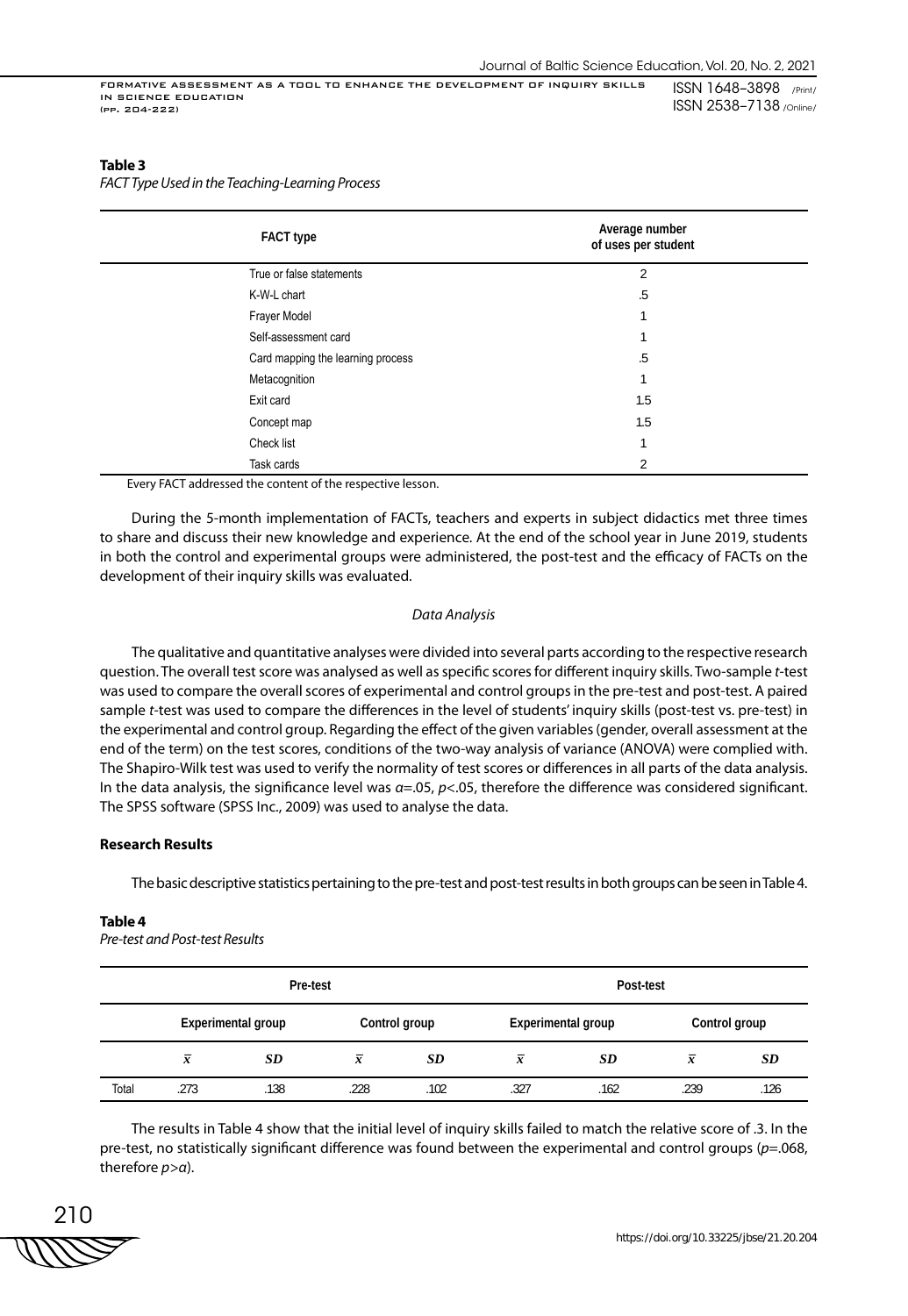However, the comparison of the post-test results showed a statistically significant difference between the experimental and the control group (*p*=.001, therefore *p<α*). Therefore, the H<sub>1</sub> hypothesis was confirmed.

After the overall test results were evaluated, the results of students in the control and experimental groups respectively were grouped according to the inquiry skills measured (see Table 5).

### **Table 5**

*Results of Students in the Control and Experimental Groups according to the Inquiry Skills Measured*

|                                                                      |           |                       | Pre-test  |                                     | Post-test |           |           |               |
|----------------------------------------------------------------------|-----------|-----------------------|-----------|-------------------------------------|-----------|-----------|-----------|---------------|
|                                                                      |           | Experimental<br>group |           | Control group<br>Experimental group |           |           |           | Control group |
| Inquiry skills                                                       | $\bar{x}$ | <b>SD</b>             | $\bar{x}$ | <b>SD</b>                           | $\bar{x}$ | <b>SD</b> | $\bar{x}$ | SD            |
| Formulate a hypothesis                                               | .223      | .248                  | .154      | .151                                | .233      | .229      | .181      | .230          |
| Design experiments (identify vari-<br>ables and their relationships) | .312      | .193                  | .269      | .172                                | .412      | .225      | .286      | .222          |
| Transform data to standard forms<br>(i.e. tables or graphs)          | .151      | .297                  | .167      | .260                                | .219      | .289      | .250      | .326          |
| Determine the relationship between<br>variables (based on tables)    | .219      | .250                  | .250      | .292                                | .288      | .322      | .146      | .230          |
| Determine the relationship between<br>variables (based on graphs)    | .370      | .315                  | .292      | .289                                | .449      | .361      | .249      | .254          |
| Determine accuracy (identify pos-<br>sible sources of errors)        | .322      | .305                  | .207      | .260                                | .274      | .344      | .302      | .338          |

Table 5 shows the scores obtained by the experimental and the control groups in the pre-test and post-test with regard to the measured inquiry skills. The results indicate low level of the monitored skills.

As can be seen in Table 2, in most cases, two tasks were used to measure the level of one inquiry skill. Therefore, students could gain 0, 1 or 2 points in total (or multiples of .5 point in tasks with two correct answers). The average success rate shows that students frequently scored 0 points. On the other hand, some students were able to score full 2 points. This range of results resulted in rather high *SD* values in some inquiry skills.

Testing the H<sub>2</sub> hypothesis, the differences in the inquiry skill development measured comparing pre-test and post-test results were analysed using the paired *t*-test. The paired *t*-test values in the experimental and control groups are listed in Table 6.

### **Table 6**

*H2 Hypothesis Testing: Paired t-test Results*

|                     | <b>Paired Differences</b>         |                                           |           |             |         |       |       |    |                  |  |  |
|---------------------|-----------------------------------|-------------------------------------------|-----------|-------------|---------|-------|-------|----|------------------|--|--|
|                     |                                   | 95% Confidence Interval of the Difference |           |             |         |       |       |    |                  |  |  |
| Paired samples test |                                   | $\bar{x}$                                 | <b>SD</b> | $SD\bar{x}$ | Lower   | Upper | t     | df | $\boldsymbol{p}$ |  |  |
| Pair E              | Mean Post-test-<br>Mean Pre-test  | .054                                      | .156      | .018        | .018    | .090  | 2.952 | 72 | .004             |  |  |
| Pair C              | Mean Post-test -<br>Mean Pre-test | .011                                      | .152      | .022        | $-0.33$ | .055  | .509  | 47 | .613             |  |  |

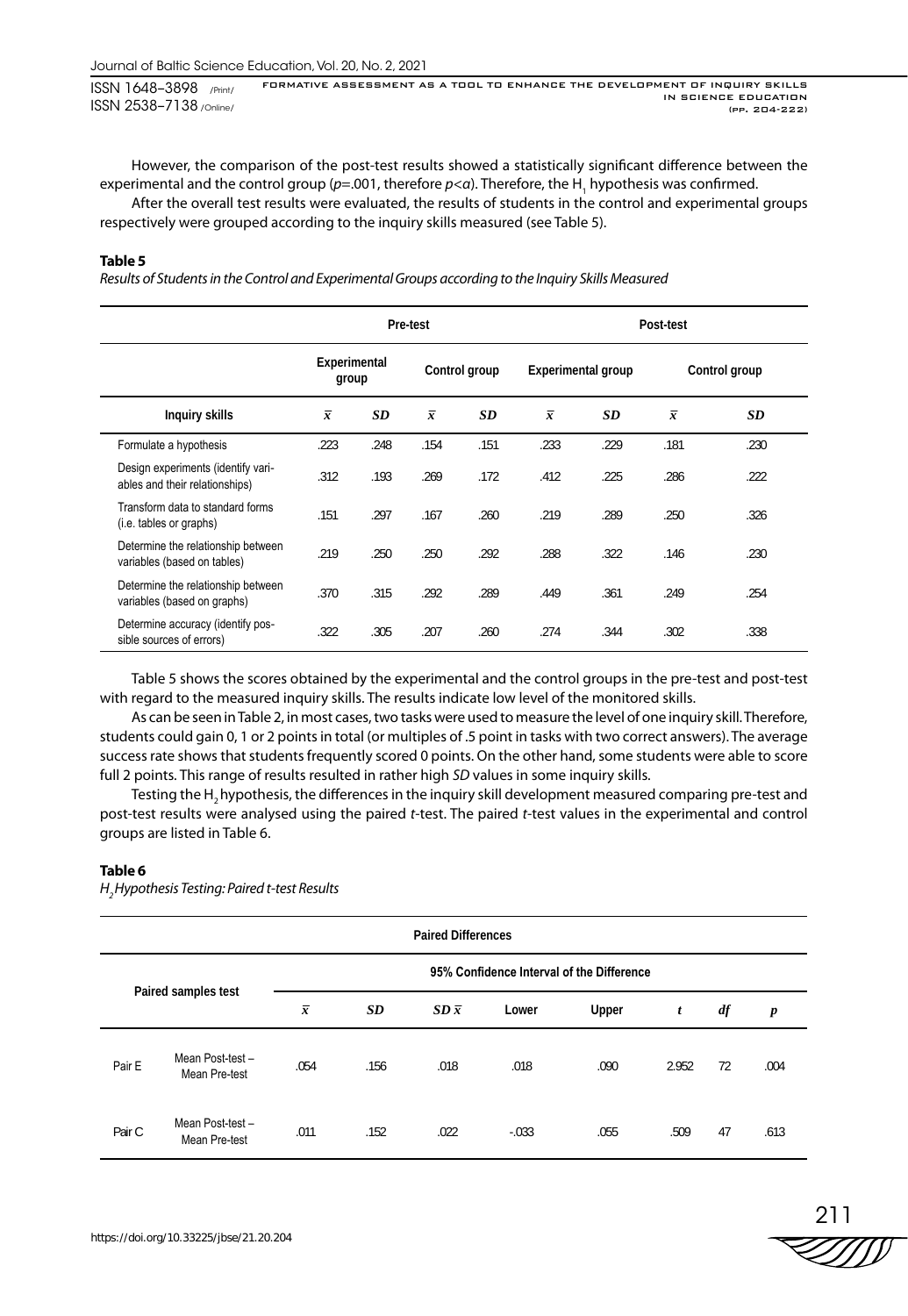The paired *t*-test value in the experimental group (Pair E) was *p*=.004, therefore *p<α.* In the experimental group, a statistically significant difference in the inquiry skill development, was confirmed. In the control group (Pair C), the paired *t*-test value was *p*=.613, therefore *p>α,* so that significant difference was not identified in this case. Therefore, the  $\mathsf{H}_{_{2}}$  hypothesis was confirmed.

An overview of the changes in the students' inquiry skills measured in the experimental group can be seen in the histogram (Figure 2). The histogram shows that the majority of students in the experimental group achieved better results in the post-test in comparison with the pre-test (most students manifested an approximately 10% improvement).

### **Figure 2**

*The Inquiry SkillDevelopment in the Experimental Group*



To compare the level of individual inquiry skills in the experimental group (pre-test and post-test), the paired *t*-test was used (Table 7).

### **Table 7**

*Differences in the Development of the Individual Inquiry Skillsin the Experimental Group: Pre-test and Post-test*

|        |                                                                    |           |           | <b>Paired Differences</b> |          |                                           |          |    |                  |
|--------|--------------------------------------------------------------------|-----------|-----------|---------------------------|----------|-------------------------------------------|----------|----|------------------|
|        |                                                                    |           |           |                           |          | 95% Confidence Interval of the Difference |          |    |                  |
|        |                                                                    | $\bar{x}$ | <b>SD</b> | $SD\bar{x}$               | Lower    | <b>Upper</b>                              | t        | df | $\boldsymbol{p}$ |
| Pair 1 | Formulate a hypothesis                                             | .010      | .310      | .036                      | $-062$   | .083                                      | .283     | 72 | .778             |
| Pair 2 | Design experiments (identify variables<br>and their relationships) | .100      | .244      | .029                      | .043     | .157                                      | 3.507    | 72 | .001             |
| Pair 3 | Transform data to standard forms (i.e.,<br>tables or graphs)       | .068      | .366      | .043                      | $-0.017$ | .154                                      | 1.598    | 72 | .114             |
| Pair 4 | Determine the relationship between<br>variables (based on tables)  | .079      | .454      | .053                      | $-027$   | .185                                      | 1.481    | 72 | .143             |
| Pair 5 | Determine the relationship between<br>variables (based on graphs)  | .068      | .366      | .043                      | $-.017$  | .154                                      | 1.598    | 72 | .114             |
| Pair 6 | Determine accuracy (identify possible<br>sources of errors)        | $-.048$   | .401      | .047                      | $-142$   | .046                                      | $-1.021$ | 72 | .311             |

$$
\overbrace{\text{UNUS}}^{212}
$$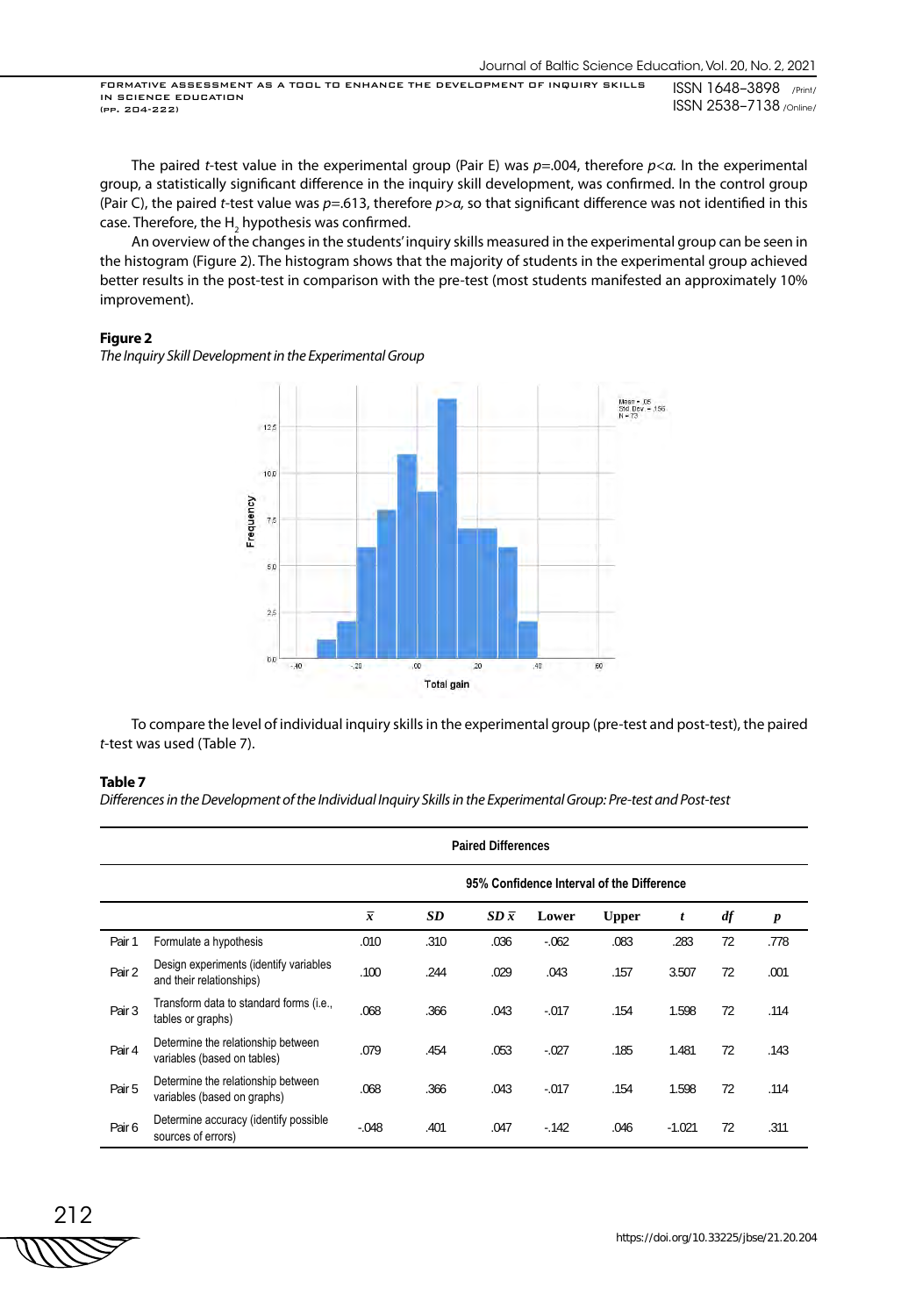Table 7 shows how the individual inquiry skills improved in students after the experimental intervention. A statistically significant difference in the pre-test and post-test was found in the "designing experiments" skill level (*p*=.001, therefore *p*<*α*). In other inquiry skills, no statistically significant difference was found (*p>α).*

The H<sub>3</sub> and H<sub>4</sub> hypotheses were tested by comparing the scores of students in the experimental group divided according to their gender and their overall assessment at the end of the term in pre-test and post-test (see Table 8).

### **Table 8**

*Scores of Students in the Experimental Group Divided According to their Gender and their Overall Assessment at the End of the Term in Pre-Test and Post-Test*

|                                              |    |           | Pre-test |      | Post-test |      |      |  |
|----------------------------------------------|----|-----------|----------|------|-----------|------|------|--|
| Variable                                     |    | $\bar{x}$ | MD       | SD   | $\bar{x}$ | MD   | SD   |  |
|                                              | M  | .278      | .259     | .140 | .363      | .393 | .182 |  |
| Gender                                       | F  | .267      | .250     | .138 | .295      | .306 | .137 |  |
|                                              | P  | .207      | .214     | .126 | .321      | .321 | .152 |  |
| Overall assessment at the end<br>of the term | PD | .297      | .286     | .137 | .317      | .321 | .160 |  |
|                                              | PW | .271      | .268     | .140 | .343      | .321 | .175 |  |
| Total                                        |    | .273      | .250     | .138 | .327      | .321 | .162 |  |

*PD – Passed with distinction, PW* – *Passed very well, P* – *Passed* 

Table 8 shows that a bigger difference in the pre-test and post-test results was identified in males. Based on the overall assessment at the end of the term, it can be stated that the biggest difference in the pre-test and post-test results was observed in average students (P), while the least impact could be observed in their excellent counterparts.

Figure 3 shows that in males, divided according to their overall assessment at the end of the term, the development in inquiry skills was less significant than in females. In females, divided according to their overall assessment at the end of the term, the differences were significant; the biggest development could be compared in females assessed as "Passed" at the end of the term. This group of females achieved the biggest development in comparison with males in terms of their assessment at the end of the term.

### **Figure 3**

*The Inquiry Skill Development in the Experimental Group according to Students' Gender and Overall Assessment at the End of the Term* 





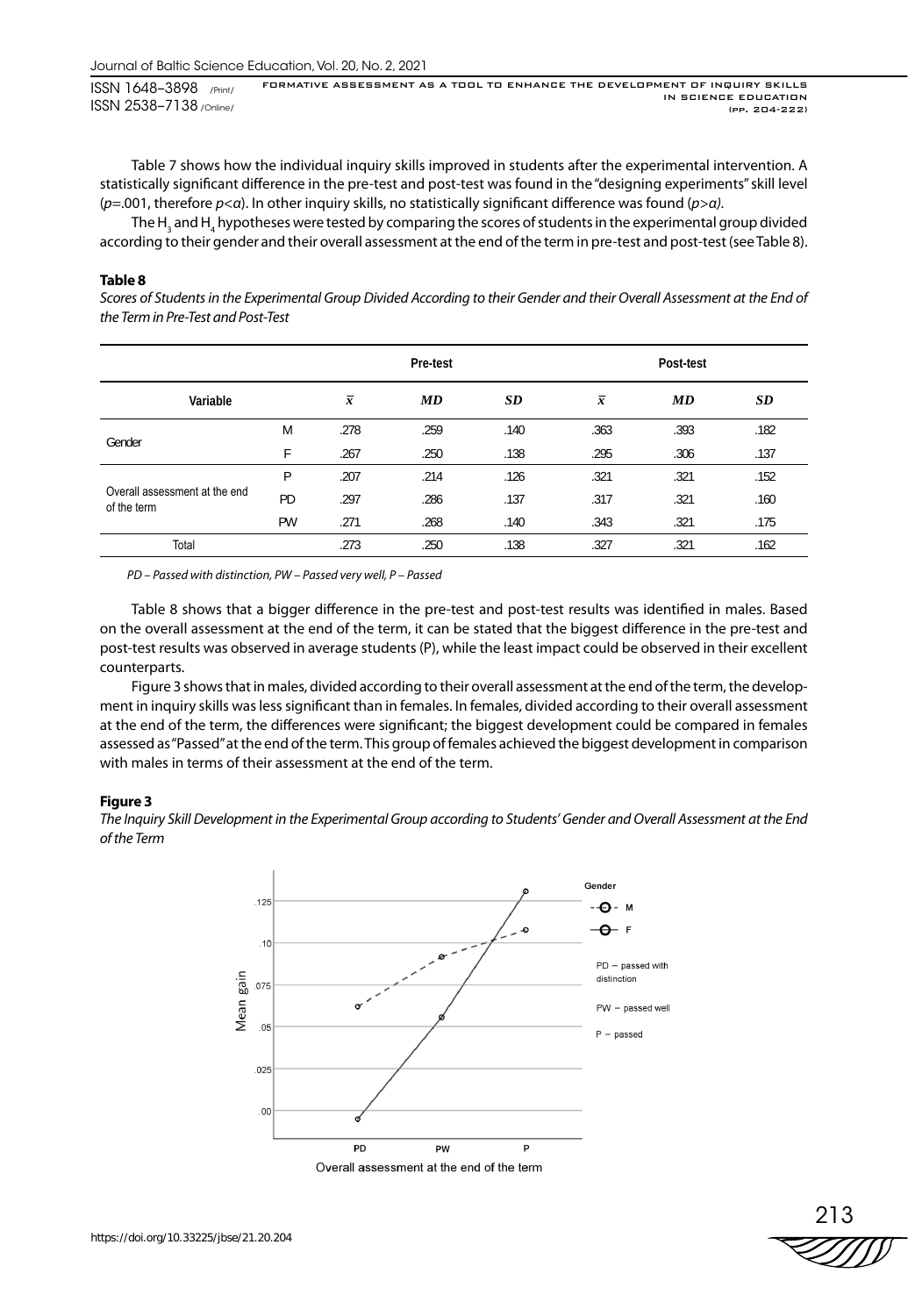The results of the experimental group divided according to the students' gender and their overall assessment at the end of the term in pre-test and post-test were statistically evaluated using the two-factor analysis of variance (Tables 9 and 10). The test aimed to identify whether the difference in the average test scores between the groups was merely accidental or statistically significant. The interaction between the "gender" and "overall assessment at the end of the term" factors determined whether the influence of gender on the average success rate in the pretest and post-test depended on the "overall assessment at the end of the term" factor.

### **Table 9**

*Two-factor Analysis of Variance in the Pre-test* 

| Source                                                | Type III Sum of<br>Squares | df             | Mean Square | $\boldsymbol{F}$ | $\boldsymbol{p}$ |
|-------------------------------------------------------|----------------------------|----------------|-------------|------------------|------------------|
| <b>Corrected Model</b>                                | .128                       | 5              | .026        | 1.382            | .242             |
| Intercept                                             | 3.113                      |                | 3.113       | 167.481          | .001             |
| Gender                                                | .037                       |                | .037        | 1.975            | .165             |
| Overall assessment at the end<br>.104<br>of the term  |                            | 2              | .052        | 2.784            | .069             |
| Gender * overall assessment<br>at the end of the term | .034                       | $\overline{2}$ | .017        | .920             | .404             |
| Error                                                 | 1.245                      | 67             | .019        |                  |                  |
| Total                                                 | 6.795                      | 73             |             |                  |                  |
| <b>Corrected Total</b>                                | 1.374                      | 72             |             |                  |                  |

In the pre-test, no statistically significant difference was found between males and females (*p*=.165; *p>α*). There is no statistically significant difference between the groups of students with different overall assessment at the end of the term either (*p*=.069; *p>α*). The interaction (gender \* overall assessment at the end of the term) was not confirmed: *p*=.404; *p>α*.

### **Table 10**

*Two-factor Analysis of Variance in the Post-test* 

| Source                                                | Type III Sum of<br>df<br><b>Squares</b> |    | Mean Square | $\bm{F}$ | $\boldsymbol{p}$ |
|-------------------------------------------------------|-----------------------------------------|----|-------------|----------|------------------|
| <b>Corrected Model</b>                                | .106                                    | 5  | .021        | .798     | .555             |
| Intercept                                             | 5.229                                   |    | 5.229       | 196.087  | .001             |
| Gender                                                | .080                                    |    | .080        |          | .088             |
| Overall assessment at the end<br>of the term          | .020                                    | 2  | .010        | .368     | .694             |
| Gender * overall assessment<br>at the end of the term | .004                                    | 2  | .002        | .084     | .920             |
| Error                                                 | 1.787                                   | 67 | .027        |          |                  |
| Total                                                 | 9.678                                   | 73 |             |          |                  |
| <b>Corrected Total</b>                                | 1.893                                   | 72 |             |          |                  |

Similarly, the post-test did not show statistically significant difference between males and females (*p*=.088; *p>α*) or groups of students with different overall assessment at the end of the term (*p*=.694; *p>α*). Again, the interaction (gender \* overall assessment at the end of the term) was not confirmed: *p*=.920; *p>α*.

The H<sub>3</sub> and H<sub>4</sub> hypotheses were tested using the paired *t*-test (see Tables 11 and 12). The pre-test and posttest success rates were compared separately for males and females, and the groups of students with PD, PW, and P assessment at the end of the term. Each student was assigned one pair (success rate in pre-test and post-test) of mutually independent values.

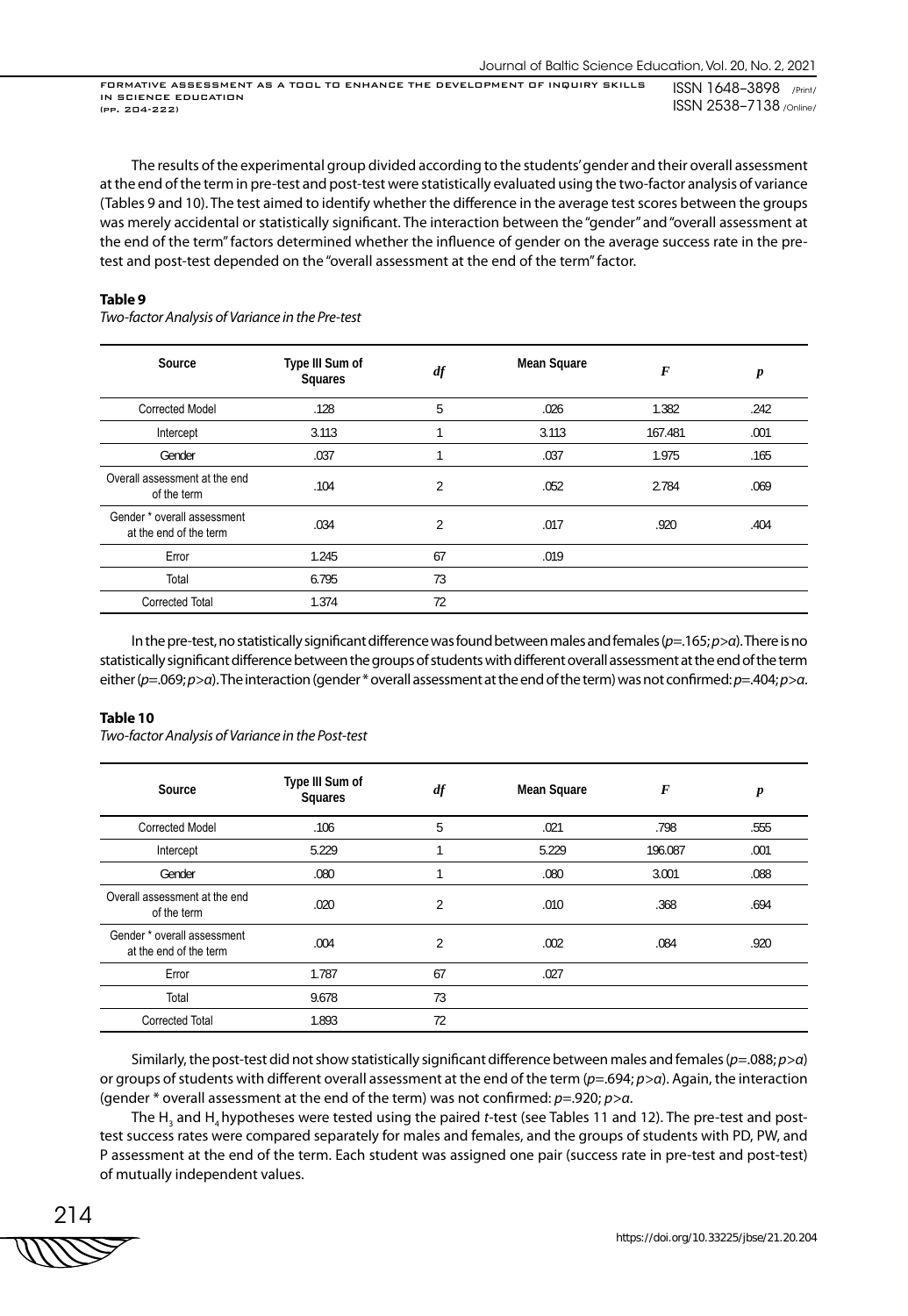### **Table 11**

*Comparison of the Inquiry Skill Level in Males and Females in the Pre-test and Post-test* 

|                                           | <b>Paired Differences</b>    |           |           |             |         |              |       |    |      |  |
|-------------------------------------------|------------------------------|-----------|-----------|-------------|---------|--------------|-------|----|------|--|
| 95% Confidence Interval of the Difference |                              |           |           |             |         |              |       |    |      |  |
|                                           | Paired samples test          | $\bar{x}$ | <b>SD</b> | $SD\bar{x}$ | Lower   | <b>Upper</b> | t     | df | p    |  |
| Pair 1                                    | Post-test M -<br>Pre-test M  | .084      | .163      | .028        | .022    | .141         | 3.032 | 33 | .005 |  |
| Pair 2                                    | Post-test F - Pre-<br>test F | .027      | .148      | .024        | $-.020$ | .075         | 1.160 | 38 | .253 |  |

In the experimental group, a statistically significant difference in the level of inquiry skills between the pretest and post-test was identified in males (*p*=.005; *p<α*). In females, the development of inquiry skills between the post-test and pre-test was not statistically significant (*p*=.253; *p*>a). Therefore, the H<sub>3</sub> hypothesis was confirmed.

### **Table 12**

*Comparison of the Inquiry Skill Level in Groups of Students with Different Overall Assessment at the End of the Term in the Pre-test and Post-test*

|                                           | <b>Paired Differences</b>     |           |           |             |         |              |       |               |                  |  |  |
|-------------------------------------------|-------------------------------|-----------|-----------|-------------|---------|--------------|-------|---------------|------------------|--|--|
| 95% Confidence Interval of the Difference |                               |           |           |             |         |              |       |               |                  |  |  |
|                                           | Paired samples test           | $\bar{x}$ | <b>SD</b> | $SD\bar{x}$ | Lower   | <b>Upper</b> | t     | $\mathit{df}$ | $\boldsymbol{p}$ |  |  |
| Pair 1                                    | P Post-test - P Pre-<br>test  | .114      | .126      | .035        | .038    | .190         | 3.258 | 12            | .007             |  |  |
| Pair 2                                    | PW Post-test -<br>PW Pre-test | .071      | .166      | .033        | .003    | .140         | 2.149 | 24            | .042             |  |  |
| Pair 3                                    | PD Post-test -<br>PD Pre-test | .020      | .155      | .026        | $-.034$ | .073         | .742  | 34            | .463             |  |  |

*PD – Passed with distinction, PW* – *Passed very well, P* – *Passed* 

A statistically significant difference in the inquiry skill level between the pre-test and post-test was identified in average students (P) (*p*=.007; *p<α*) and very good students (PW) (*p*=.042; *p<α*). However, in excellent students (PD), the difference in the inquiry skill level between the pre-test and post-test was not statistically significant. Therefore, the  $\mathsf{H}_4$  hypothesis was confirmed.

### **Discussion**

Considering the first research question, the research showed that the level of inquiry skills identified in the pre-test was low (see Table 4). This result may be connected with the fact that the teacher-centred teaching style dominates in many schools in Slovakia. This teaching style is based mainly on transmissive methods with small number of active-learning elements (OECD, 2009). The teacher-centred teaching style and traditional assessment has no significant impact on the development of these skills (OECD, 2018a, 2018b).

In the pre-test, no statistically significant difference was found between the control and the experimental group (*p*=.068). This fact was important for the experimental intervention.

In terms of the research, the inquiry skill levels in students were compared after teaching experimental and control groups with and without using FACTs respectively. The identified inquiry skill levels in both groups were measured using a post-test to provide data for evaluating the efficacy of teaching using FACTs referred to in the second research question.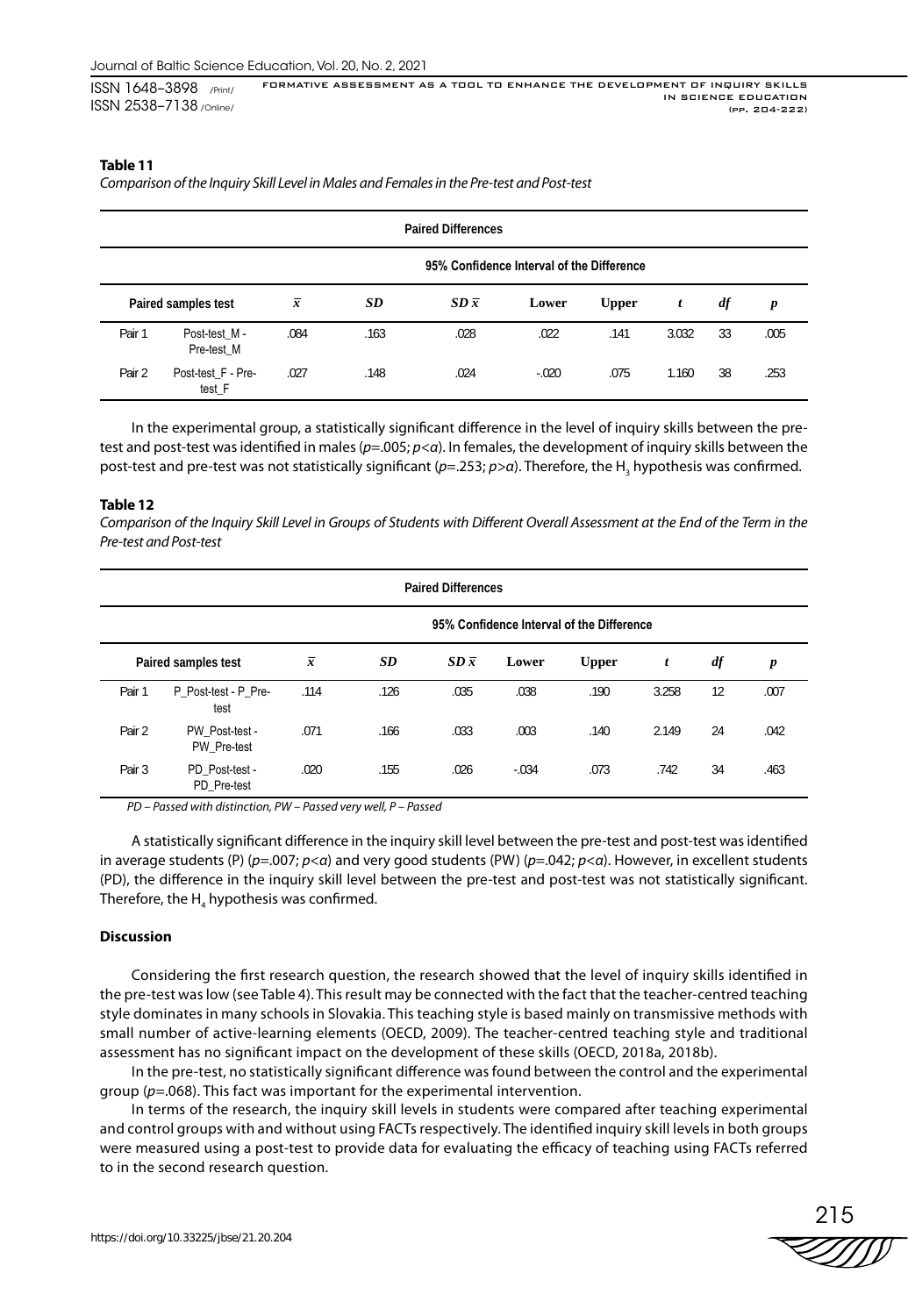The post-test results revealed that the experimental group scored higher in the total average than the control group, and the difference was statistically significant (*p<.05).* By comparing the results of the experimental group in the pre-test and post-test, a statistically significant difference in the students' inquiry skill level was identified (*p*=.004) while the difference in the control group was not statistically significant (*p*=.613). The research findings indicate that teaching using FACTs is more efficient than teaching without them.

 The research results presented in this study supplement the results of Bell and Cowie (2001), Grog et al. (2017), and Harlen (2003) who have confirmed the positive impact of FA on the inquiry skill development in the context of IBSE. The results of this research clearly show that using FACTs – even without special intervention concerning systematic implementation of IBSE – is effective in the development of inquiry skills.

It relates to the fact that using FA in teaching helps students achieve a higher level of understanding of the subject matter (Schunk & Swartz, 1993) and develops their higher-order cognitive skills (Brookhart, 2010; Shute, 2008; Kluger & DeNisi, 1996).

In terms of the individual inquiry skill development, the experimental group achieved a statistically significant difference only in the "designing experiments" skill. Although there was some development in other inquiry skills (except the ability to determine the accuracy of data), it was not statistically significant (see Tables 5 and 7). It may relate to the fact that multiple high-frequency FACTs were used to develop the "designing experiments" skill in the learning process (see Table 3). Other skills were developed using a lesser frequency of FACTs. Based on these findings, it can be stated that it is necessary to implement multiple types of FACTs with higher frequency during the given time period to develop the respective skills.

Another research question was: "How do different factors (gender and overall assessment at the end of the term) affect the efficacy of FACTs in terms of developing the selected inquiry skill?"

For this purpose, the results of students in the experimental group were divided according to their gender and overall assessment at the end of the term, and compared (see Tables 8, 9, and 10). The pre-test and post-test showed no statistically significant difference between the inquiry skill level in males and females (see Tables 9 and 10). The research findings indicate that both genders profit from learning using FACTs almost equally. Even the Slovak students' results in scientific literacy according to the PISA 2018 national report have pointed out that scientific literacy remains the only area in which no statistically significant difference was measured across different reporting cycles in males and females in the Slovak Republic (Miklovičová & Valovič, 2019).

However, by comparing the differences between the pre-test and post-test results in the experimental group (see Table 11), a statistically significant difference in the males' inquiry skill level was identified (*p*=.005). However, there was no statistically significant difference in the females (*p*=.253). As can be seen in Figure 3, in the best performing females (PD – passed with distinction), no improvement of inquiry skills could be observed. It may have resulted from anxiety induced by too much responsibility for academic performance or the fact that their learning style focused on memorising. However, the development in inquiry skills between females and males with PW (passed very well) and P (passed) overall assessment at the end of the term did not differ significantly. The results achieved by females with PD assessment at the end of the term affected the overall improvement in inquiry skills, but it was not found significant after all. These findings are similar to the results of the research focused on motivation and engagement in male students compared to female students with regard to inquiry-based teaching (Kuo et al., 2020). However, most researchers investigating the differences between males and females state that gender is not a determining factor in effective implementation of FA (e.g., Ajobgeje, 2013; Asadifard & Afghari, 2019; Moyosore, 2015).

By comparing the pre-test and post-test results (see Table 12), a statistically significant difference in the average (P) (*p*=.007) and very good students (PW) (*p*=.042) was found in terms of their inquiry skill level. However, in excellent students (PD), the difference was not statistically significant (*p*=.463). The aforementioned indicates that using FACTs in teaching improves the inquiry skill level mainly in average-performing students. The PISA 2018 international comparative measurement of scientific literacy has identified a high number of low-performing students (31.4%) referred to as the risk group (Miklovičová & Valovič, 2019). These students are falling behind their peers due to lack of support at school or at home from parents. These students show weak internal motivation, low self-confidence, inability to endure when a complex problem needs to be solved, and also lack of confidence in their own abilities. However, using FACTs has helped them improve their confidence in their own skills and become proud of their achievements (Black & Wiliam, 1998b; Flórez & Sammons, 2013). They have also become more active in learning, more ready to cooperate and independent when provided

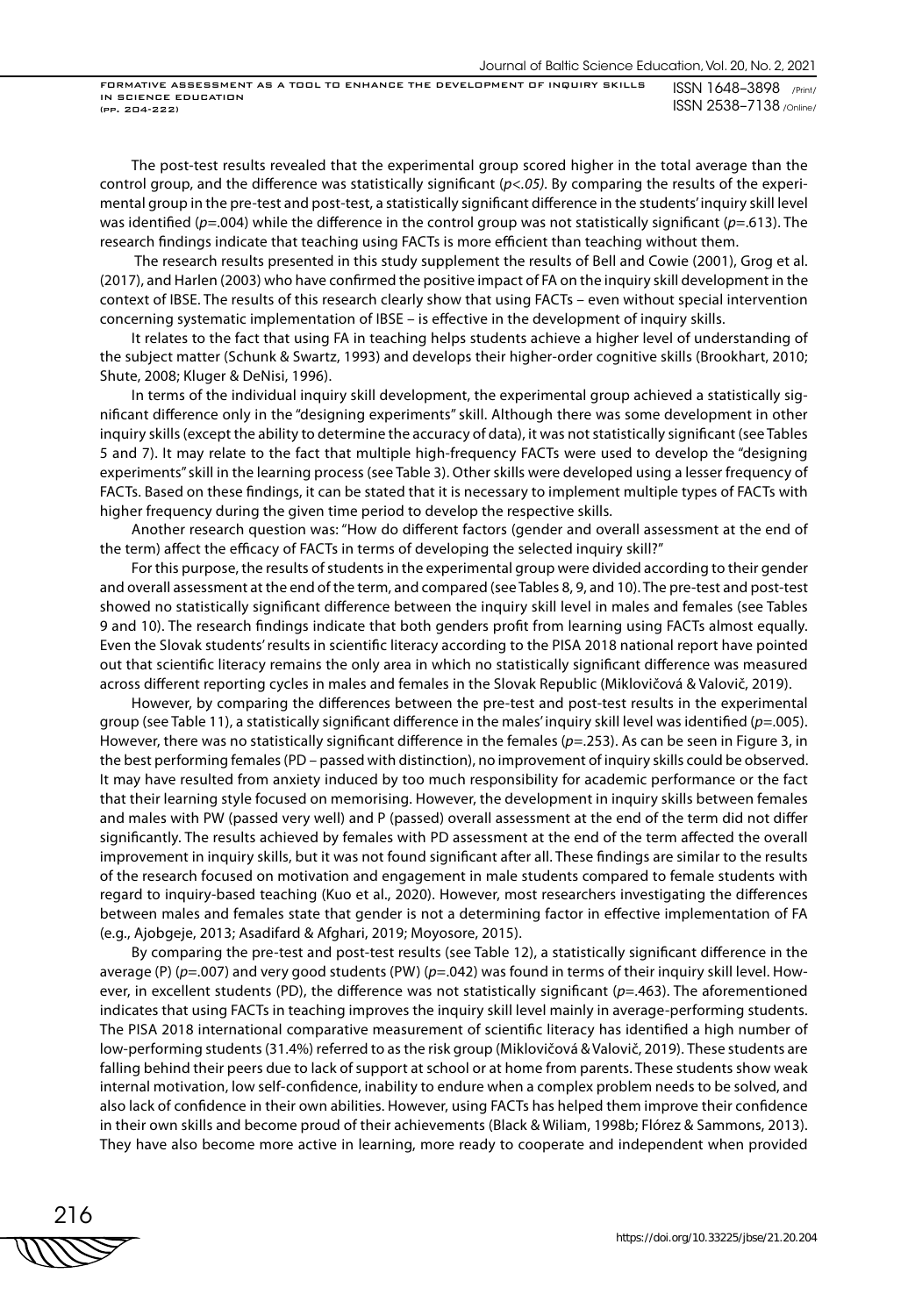formative assessment (Boston, 2002; McMillan, 2007). When students become more self-confident, they learn to attribute their failure and success to the factors they can control and believe in their ability to succeed if they try hard enough. These findings are in line with the results of the study that has confirmed that the greatest influence of FA is on the lower-achieving students (Black & Wiliam, 1998a).

### *Research Limitations*

The compared results may have been influenced by the following.

The teachers who participated in the research had access to a database of FACTs for individual subjects. They selected and used individual FACTs at their own discretion. If a teacher did not have access to pre-existing FACTs or if they had a negative attitude to FACTs, the statistical difference could be less significant.

The limitations of FA implementation in this research include a relatively small sample of upper secondary school students and teachers. However, the FACTs were applied during the same time period and in the same topics, therefore the results allow for drawing conclusions that could help implement FACTs into the teachinglearning process with regard to the development of skills in upper secondary school students.

Other limitations of the FACTs implementation include the fact that their preparation is time-consuming and can be difficult, teachers lack training in FA, and their effect only becomes visible in the long run. These particular limitations were eliminated in this research as the FACTs were prepared in advance to make it easier for the teachers; material equipment and methodological guidance were also provided.

### **Conclusions and Implications**

The results of this research confirmed the efficacy of teaching using FACTs in terms of the inquiry skill development while using the currently prevalent teacher-centred teaching style in science education. This finding adds to the available evidence supporting the importance of FA and its role in education.

A detailed analysis showed that using FACTs in teaching and learning developed the selected inquiry skills (design experiments, transform data to tables or graphs, determine relationship between variables) in students. The statistical analysis revealed a statistically significant difference only in the "designing experiments" skill, in which FACTs were used with the highest frequency. The efficacy with which the selected skills were developed correlates with the frequency of using FACTs.

Moreover, it was found that teaching using FACTs stimulated learning mainly in the lower performing students, in this case, the highest efficacy in terms of inquiry skill development could be observed. The research indicates that the problems faced by the low-performing students (*whose number is very high in Slovakia according to OECD PISA 2018*) can be tackled by using FACTs in teaching.

Gender was not a determining factor in effective implementation of FA. The fact that inquiry skills improved more significantly in males than in females after the experimental intervention may result from the female's anxiety about maintaining outstanding academic performance reflected in their overall assessment at the end of the term as well as their learning style. This finding needs to be verified by future research.

Based on this research, it is recommended to include FA in (future) teacher training. If FA is to be successfully introduced in Slovak schools, the deeply rooted beliefs of Slovak teachers regarding assessment need to change first. It is also necessary to provide them with proper support in implementing FA into their day-today practice on the level of educational policy (investing into teachers' professional development, mentoring and peer-support, FA research). In the initial stages of the process, ready-made FACTs databases for individual subjects could also be provided.

However, these requirements are not addressed systematically. They have been partially addressed by the authors of this paper who are involved in VEGA (Scientific Grant Agency, Ministry of Education & Slovak Academy of Sciences) and KEGA (Cultural and Educational Grant Agency, Ministry of Education) research projects focused on building the support system for implementing FA by creating teacher materials addressing the goals and ways to implement FA into education; digital collections of FACTs; methodological materials addressing the implementation of FA into the educational process based on research and verification; systems of contact and online teacher education focused on new assessment forms.

Last but not least, methodological and professional guidance must be continually provided to (future)

217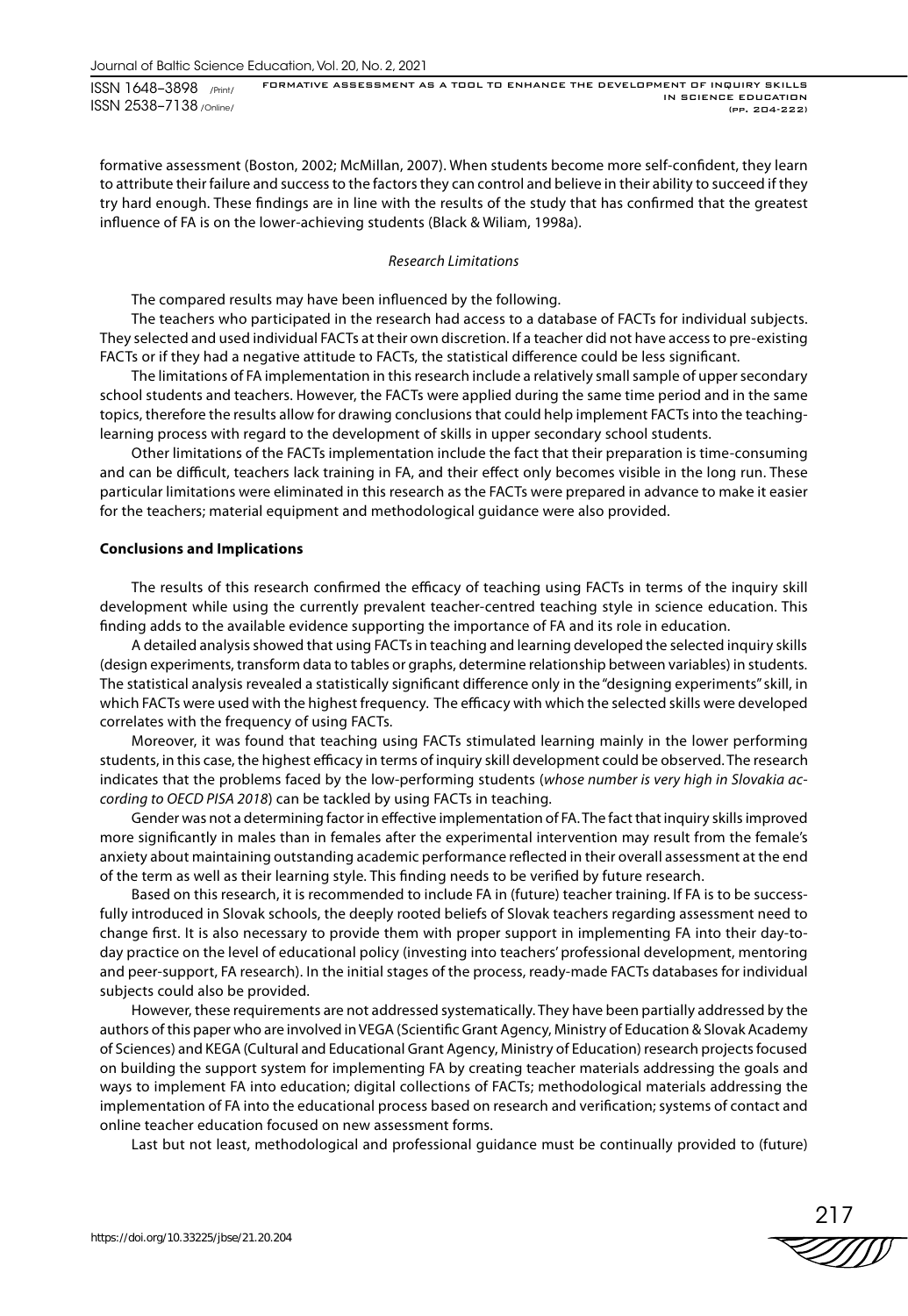teachers regarding their selection and adaptation of the learning content, and creation of the school educational programmes with integrated FA. In this way, we can be certain that students are exposed to the long-term and complete benefits of the influence of FA.

Currently, the methodology centres in Slovakia are starting to provide this kind of training focused on further teacher education under the "Teachers" (professional development) project supported by the European Social Fund. The knowledge and experience gained during this research will be applied in the creation of the "Formative assessment for promoting learning in students" educational project and its implementation.

#### **Acknowledgements**

This research was supported by the VEGA No. 1/0265/17 "Formative Assessment in Natural Sciences, Mathematics and Informatics" and KEGA No. 004UPJŠ-4/2020 "Creation, Implementation, and Verification of the Effectiveness of Digital Library with the Formative Assessment Tools for the Natural Sciences, Mathematics and Informatics at the Elementary School" grants.

### **References**

- Ajogbeje, O. J. (2013). Effect of formative testing with feedback on students' achievement in junior secondary school mathematics in Ondo State Nigeria. *International Journal of Education Research, 1*(2), 8-20.
- Allal, L., & Mottier Lopez, M. L. (2005). Formative assessment of learning: A review of publications in French. In J. Looney (Ed.), *Formative assessment: Improving learning in secondary classrooms* (pp. 241-264). OECD.
- Andrews, T. L. (2011). *The use of goal setting and progress self-monitoring with formative assessment in community college to increase academic achievement and self-efficacy* [Doctoral dissertation, Temple University]. ProOuest. https://search.proquest.com/docview/853329849
- Angelo, T. A., & Cross, K. P. (1993). *Classroom assessment techniques: A handbook for college teachers* (2nd ed.). Jossey-Bass.
- Asadifard, A., & Afghari, A. (2019). The effect of systematic implementation of formative assessment on male and female EFL learners' academic achievement. *Research in English Language Pedagogy, 7*(1), 71-90. https://doi.org/10.30486/RELP.2019.663423 Bailey, L. A. (2017). Adaptation of know, want to know, and learned chart for problem-based learning. *Journal of Nursing*
- *Education*, *56*(8), 506-508. https://doi.org/10.3928/01484834-20170712-11 Balansag, S. (2018). *Improvement of the teaching style: From traditional teacher-centered to student-centered teaching style.* GRIN Verlag. https://www.grin.com/document/496335
- Barron, B., & Darling-Hammond, L. (2008). Teaching for meaningful learning: A review of research on inquiry-based and cooperative learning. In L. Darling-Hammond, B. Barron, P. D. Pearson, A. H. Schoenfeld, E. K. Stage, T. D. Zimmerman, G. N. Cervetti, & J. L. Tilson (Eds.), *Powerful learning: What we know about teaching for understanding* (pp. 11-70). Jossey-Bass/John Wiley & Sons.
- Bell, B., & Cowie, B. (2001). The characteristics of formative assessment in science education. *Science Education*, *85*(5), 536-553. https://doi.org/10.1002/sce.1022
- Bennett, R. E. (2011). Formative assessment: A critical review. *Assessment in Education: Principles, Policy & Practice*, *18*(1), 5-25. https://doi.org/10.1080/0969594X.2010.513678
- Black, P., Harrison, C., Lee, C., Marshall, B., & Wiliam, D. (2004). *Working inside the black box: Assessment for learning in the classroom.* GL Assessment.
- Black, P., & Wiliam, D. (1998a). Assessment and classroom learning. *Assessment in Education: Principles Policy & Practice*, *5*(1), 7-74. https://doi.org/10.1080/0969595980050102
- Black, P., & Wiliam, D. (1998b). Inside the black box: Raising standards through classroom assessment. *Phi Delta Kappan, 80*(2), 118-119. https://doi.org/10.1002/hrm
- Boston, C. (2002). The concept of formative assessment. *Practical Assessment, Research & Evaluation, 8*(9), 1-6.
- Briggs, D. C., Ruiz-Primo, M. A., Furtak, E., Shepard, L., & Yin, Y. (2012). Meta-analytic methodology and inferences about the efficacy of formative assessment. *Educational Measurement: Issues and Practice, 31*(4), 13-17. http://dx.doi.org/10.1111/j.1745-3992.2012.00251.x
- British Columbia Institute of Technology. (2010). *Developing checklists and rating scales*. https://open.bcit.ca/oer/islandora/object/oer%3A33
- Brookhart, S. M. (2001). Successful students' formative and summative uses of assessment information. *Assessment in Education: Principles, Policy & Practice, 8*(2), 153-169. https://doi.org/10.1080/09695940123775

Brookhart, S. M. (2008). *How to give effective feedback to your students.* Association for Supervision and Curriculum Development. Brookhart, S. M. (2010). *How to assess higher-order thinking skills in your classroom*. ASCD.

Buehl, D. (2001). *Classroom strategies for interactive learning* (2nd ed.)*.* International Reading Association.

Burns, J. C., Okey, J. R., & Wise, K. C. (1985). Development of an integrated process skill test: TIPS II. *Journal of Research in Science Teaching*, *22*(2), 169-177.

218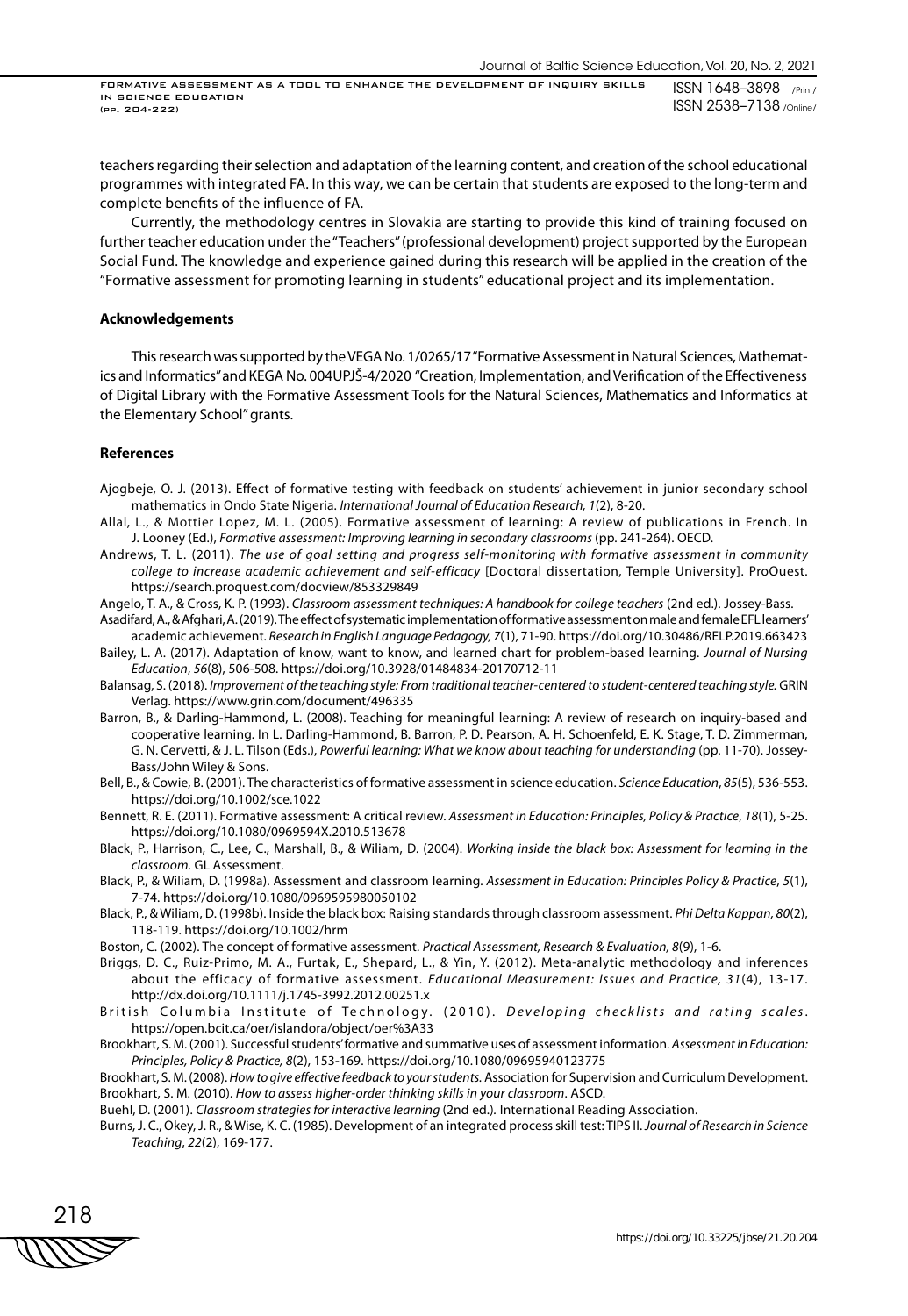Campbell, D. T., & Stanley, J. C. (1963). Experimental and quasi-experimental designs for research on teaching. In N. L. Gage (Ed.), *Handbook of research on teaching* (pp. 171-246). Rand McNally & Company.

- Choi, K., Nam, J. H., & Lee, H. (2001). The effects of formative assessment with detailed feedback on students' science learning achievement and attitudes regarding formative assessment. *Science Educational International, 12*(2), 28-34.
- Cizek, G. J. (2010). An introduction to formative assessment: History, characteristics, and challenges. In H. Andrade & G. Cizek (Eds.), *Handbook of formative assessment* (pp. 3-17). Routledge.
- Clark, I. (2010). Formative assessment: There is nothing so practical as a good theory. *Australian Journal of Education, 54*(3), 341-352. https://doi.org/10.1177/000494411005400308

Cohen, L., Manion, L., & Morrison, K. (2007). *Research methods in education.* Routledge.

- Collins, N. M. (2012). *The impact of assessment for learning: Benefits and barriers to student achievement* [Doctoral dissertation, Cardinal Stritch University]. ProOuest. https://search.proquest.com/docview/1033338293
- Condie, R., Livingston, K., & Seagraves, L. (2005). *Evaluation of the assessment is for learning programme: Final report.* The Quality in Education Centre, University of Strathclyde, Faculty of Education. https://pureportal.strath.ac.uk/files-asset/493484/ strathprints027726.pdf
- Council of Chief State School Officers. (2018). Revising the definition of formative assessment. *CCSSO*. https://ccsso.org/sites/default/files/2018-06/Revising%20the%20Definition%20of%20Formative%20Assessment.pdf
- Department for Education and Skills. (2007). Assessment for learning: Eight schools project report. *DfES.* https://dera.ioe.ac.uk/7600/1/1f1ab286369a7ee24df53c863a72da97-1.pdf
- Dunn, K. E., & Mulvenon, S. W. (2009). A critical review of research on formative assessments: The limited scientific evidence of the impact of formative assessments in education. *Practical Assessment, Research and Evaluation, 14*(7), 1-11.
- Filsecker, M., & Kerres, M. (2012). Repositioning formative assessment from an educational assessment perspective: A response to Dunn & Mulvenon (2009). *Practical Assessment, Research & Evaluation, 17*(16), 1-9. https://doi.org/10.7275/xrkr-b675
- Flavell, J. H. (1979). Metacognition and cognitive monitoring: A new area of cognitive-developmental inquiry. *American Psychologist, 34*(10), 906-911.
- Flórez, M. T., & Sammons, P. (2013). *Assessment for learning: Effects and impact.* CfBT Education Trust. https://www. educationdevelopmenttrust.com/EducationDevelopmentTrust/files/5a/5a6d6203-ec49-4d33-9c5d-42c188184807.pdf
- Fluckiger, J., Vigil, Y. T., Pasco, R., & Danielson, K. (2010). Formative feedback: Involving students as partners in assessment to enhance learning. *College Teaching, 58*(4), 136-140. https://doi.org/10.1080/87567555.2010.484031
- Fradd, S. H., Lee, O., Sutman, F. X., & Saxton, M. K. (2001). Promoting! Science literacy with English language learners through instructional materials development: A case study. *Bilingual Research Journal, 25*(4), 417-439.
- Frayer, D., Frederick, W. C., & Klausmeier, H. J. (1969). *A schema for testing the level of cognitive mastery.* Wisconsin Center for Education Research.
- Furtak, E. M., & Ruiz-Primo, M. A. (2008). Making students' thinking explicit in writing and discussion: An analysis of formative assessment prompts. *Science Education, 92*(5), 799-824. https://doi.org/10.1002/sce.20270
- Ganajová, M., Lukáč, S., Kimáková, K., Jurková, V., Ješková, Z., Sotáková, I., Szarka, K., Šnajder, Ľ., & Guniš, J. (2019). Formatívne hodnotenie v prírodných vedách, matematike a informatike na Slovensku [Formative assessment in natural sciences, mathematics and informatics in Slovakia]. *Biológia, ekológia, chémia,* 23(2), 7-14.
- Gormally, C., Brickman, P., & Lutz, M. (2012). Developing a Test of Scientific Literacy Skills (TOSLS): Measuring undergraduates' evaluation of scientific information and arguments. *Cell Biology Education – Life Sciences Education, 11*(4), 364-377. https://doi.org/10.1187/cbe.12-03-0026
- Grob, R., Holmeier, M., & Labudde, P. (2017). Formative assessment to support students' competences in inquiry-based science education. *Interdisciplinary Journal of Problem-Based Learning, 11*(2), 6. https://doi.org/10.7771/1541-5015.1673
- Harlen, W. (1999). Purposes and procedures for assessing science process skills. *Assessment in Education: Principles, Policy & Practice, 6*(1), 129-144. https://doi.org/10.1080/09695949993044
- Harlen, W. (2003). *Enhancing inquiry through formative assessment.* Exploratorium.
- Harlen, W. (2013). *Assessment & inquiry-based science education: Issues in policy and practice.* Global Network of Science Academies (IAP) Science Education Programme (SEP).
- Harlen, W. (2014). Helping children's development of inquiry skills. *Inquiry in Primary Science Education*, *1*(1), 5-19.
- Hattie, J. A. C. (2009). *Visible learning: A synthesis of over 800 meta-analyses relating to achievement*. Routledge.
- Hattie, J. A. C., & Timperley, H. (2007). The power of feedback. *Review of Educational Research, 77*(1), 81-112. https://doi.org/10.3102/003465430298487
- He, Y. (2019). Traffic light cards: A cross and modification between the minute paper and muddiest point. *College Teaching*, *67*(1), 70-72. https://doi.org/10.1080/87567555.2018.1522612
- Heritage, M. (2007). Formative assessment: What do teachers need to know and do? *Phi Delta Kappan, 89*(2), 140-145. https://doi.org/10.1177/003172170708900210
- Heritage, M. (2010). *Formative assessment: Making it happen in the classroom.* Corwin Press.
- Hubbard, J. K., Potts, M. A., & Couch, B. A. (2017). How question types reveal student thinking: An experimental comparison of multiple-true-false and free-response formats. *CBE Life Sciences Education*, *16*(2), 1-13. https://doi.org/10.1187/cbe.16-12-0339
- Hume, A., & Coll, R. K. (2010). Authentic student inquiry: The mismatch between the intended curriculum and the student-experienced curriculum. *Research in Science & Technological Education, 28*(1), 43-62. https://doi.org/10.1080/02635140903513565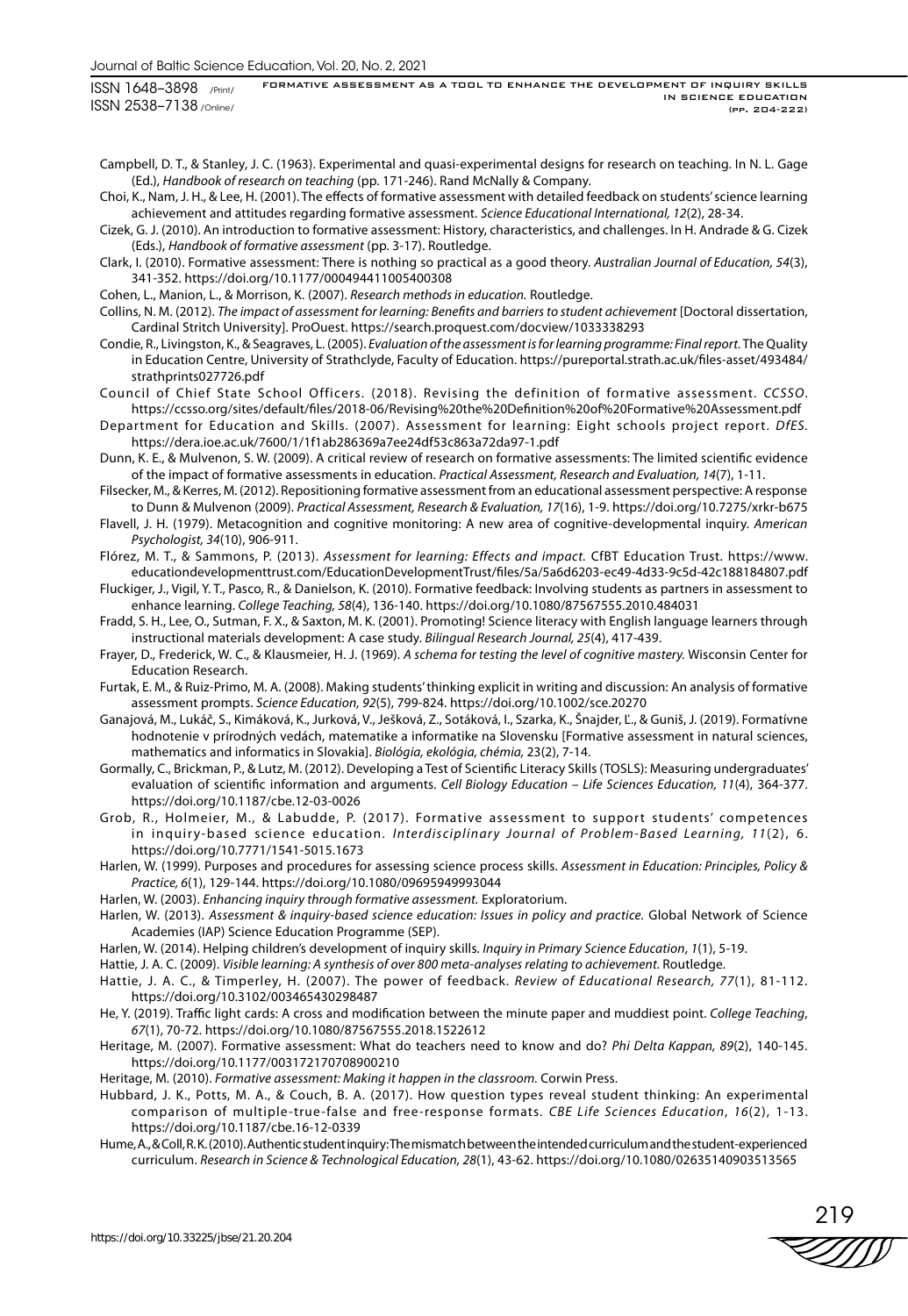Ješková, Z., Lukáč, S., Hančová, M., Šnajder, Ľ., Guniš, J., Balogová, B., & Kireš, M. (2016). Efficacy of inquiry-based learning in mathematics, physics and informatics in relation to the development of students' inquiry skills. *Journal of Baltic Science Education, 15*(5), 559-574.

Keeley, P. (2008). *Science formative assessment: 75 practical strategies for linking assessment, instruction, and learning.* Corwin Press. Keeley, P. (2013). Is it a rock? Continuous formative assessment. *Science and Children, 50*(8), 34-38.

- Keeley, P. (2015). *Science formative assessment, Volume 1: 75 practical strategies for linking assessment, instruction, and learning*  (2nd ed.)*.* Corwin Press.
- Keeley, P., & Tobey, C. R. (2011). *Mathematics formative assessment: 75 practical strategies for linking assessment, instruction, and learning*. Corwin Press.
- Kellard, K., Costello, M., Godfrey, D., Griffiths, E., & Rees, C. (2008). *Evaluation of the developing thinking and assessment for learning development programme.* Welsh Assembly Government.
- King, M. D. (2003). *The effects of formative assessment on student self-regulation, motivational beliefs, and achievement in elementary science* [Doctoral dissertation, George Mason University]. ProOuest. https://search.proquest.com/docview/305239912
- Kingston, N., & Nash, B. (2011). Formative assessment: A meta-analysis and a call for research. *Educational Measurement: Issues and Practice, 30*(4), 28-37. https://doi.org/10.1111/j.1745-3992.2011.00220.x
- Kirton, A., Hallam, S., Peffers, J., Robertson, P., & Stobart, G. (2007). Revolution, evolution or a Trojan horse? Piloting assessment for learning in some Scottish primary schools. *British Educational Research Journal, 33*(4), 605-627. https://doi.org/10.1080/01411920701434136
- Kluger, A. N., & DeNisi, A. (1996). The effects of feedback interventions on performance: A historical review, a meta-analysis, and a preliminary feedback intervention theory. *Psychological Bulletin, 119*(2), 254- 284. https://doi.org/10.1037/0033-2909.119.2.254
- Kuo, Y. R., Tuan, H. L., & Chin, C. C. (2020). The influence of inquiry-based teaching on male and female students' motivation and engagement. *Research in Science Education, 50*(2), 549-572. https://doi.org/10.1007/s11165-018-9701-3

Lamanauskas, V., & Vilkonienė, M. (2008). *European dimension in integrated science education (Training material for students).* Palacky University Press.

- Livingston, J. A. (1997). *Metacognition: An overview.* https://people.ucsc.edu/~gwells/Files/Courses\_Folder/documents/ LivingstonMetacognition.pdf
- Looney, J. W. (2011). Integrating formative and summative assessment: Progress toward a seamless system? *OECD Education Working Papers* (No. 58). http://dx.doi.org/10.1787/5kghx3kbl734-en
- Ma, I. W. Y., Zalunardo, N., Pachev, G., Beran, T., Brown, M., Hatala, R., & McLaughlin, K. (2012). Comparing the use of global rating scale with checklists for the assessment of central venous catheterization skills using simulation. *Advances in Health Sciences Education*, *17*(4), 457-470. https://doi.org/10.1007/s10459-011-9322-3

Marshall, B. (2011). *Testing English: Summative and formative assessment in English.* Continuum.

Marx, R. W., Blumenfield, P. C., Krajcik, J. S., Fishman, B., Soloway, E., Geier, R., & Tal, R. T. (2004). Inquiry-based science in the middle grades: Assessment of learning in urban systemic reform. *Journal of Research in Science Teaching, 41*(10), 1063- 1080. https://doi.org/10.1002/tea.20039

Marzano, R. J. (2010). *Formative assessment & standards-based grading.* Marzano Research Laboratory.

- McMillan, J. H. (2007). *Formative classroom assessment: Theory into practice.* Teachers College Press.
- McMillan, J. H., Venable, J. C., & Varier, D. (2013). Studies of the effect of formative assessment on student achievement: So much more is needed. *Practical Assessment, Research & Evaluation, 18*(2), 1-15. https://doi.org/10.7275/tmwm-7792
- Miklovičová, J., Galabová, A., Valovič, J., & Gondžúrová, K. (2017). PISA 2015: Národná správa Slovensko [PISA 2015: Slovakia national report]. *Národný ústav certifikovaných meraní vzdelávania / National Institute for Certified Educational Measurements.* https://www.nucem.sk/dl/3482/NS\_PISA\_2015.pdf
- Miklovičová, J., & Valovič, J. (2019). PISA 2018: Národná správa Slovensko [PISA 2018: Slovakia national report]. *Národný ústav certifikovaných meraní vzdelávania / National Institute for Certified Educational Measurements.* https://www.nucem.sk/dl/4636/Narodna\_sprava\_PISA\_2018.pdf
- Moyosore, O. A. (2015). The effect of formative assessment on students' performance in secondary school mathematics. *International Journal of Education and Research, 3*(10), 481-490.
- MŠVVaŠ SR. (2011). Metodický pokyn č. 21/2011 na hodnotenie a klasifikáciu žiakov stredných škôl [Guideline no. 21/2011 for the assessment and classification of upper secondary school students]. *Ministerstvo školstva, vedy, výzkumu a športu Slovenskej republiky / Ministry of Education, Science, Research and Sport of Slovak Republic.* https://www.minedu.sk/metodicky-pokyn-c-212011-na-hodnotenie-a-klasifikaciu-ziakov-strednych-skol/
- Myhill, D., & Warren, P. (2005). Scaffolds or straightjackets? Critical moments in classroom discourse. *Educational Review, 57*(1), 55-69. https://doi.org/10.1080/0013191042000274187

National project IT Academy – education for the 21st century. http://itakademia.sk/

National Research Council. (2012). *A Framework for K–12 Science Education: Practices, crosscutting concepts, and core ideas.* National Academy Press. https://doi.org/10.17226/13165

Novotná, K., & Krabsová, V. (2013). Formativní hodnocení: případová studie [Formative assessment: A case study]. *Pedagogika / Pedagogy, 63*(3), 355-371.

- OECD/CERI. (2008). Assessment for learning: Formative assessment. *OECD/CERI Publishing.* http://www.oecd.org/site/ educeri21st/40600533.pdf
- OECD. (2005). Formative assessment: Improving learning in secondary classrooms. *OECD Publishing.* http://www.oecd.org/ education/ceri/35661078.pdf

$$
\begin{array}{c}\n 220 \\
\hline\n \text{WWW} \n \end{array}
$$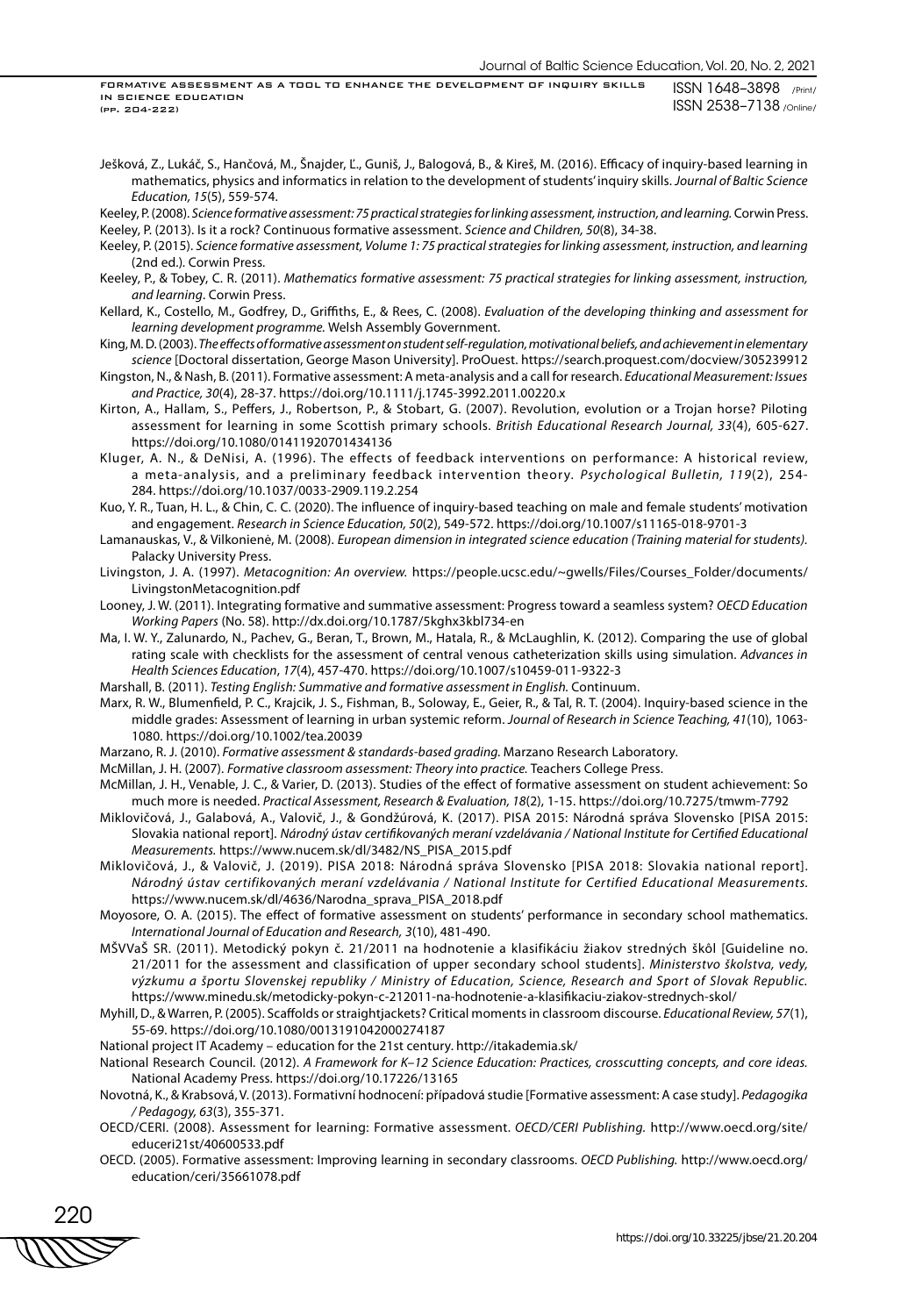- OECD (2009). Creating effective teaching and learning environments: First results from TALIS. *OECD Publishing.* http://dx.doi.org/10.1787/9789264068780-en
- OECD. (2018a). PISA for development assessment and analytical framework: Reading, mathematics and science. *OECD Publishing.* https://doi.org/10.1787/9789264305274-en
- OECD. (2018b). Education 2030: The future of education and skills [Position paper]. *OECD Publishing.* http://www.oecd.org/education/2030/E2030%20Position%20Paper%20(05.04.2018).pdf.
- Office for Standards in Education, Children's Services and Skills. (2008). Assessment for learning: The impact of National Strategy support. *Ofsted.* https://dera.ioe.ac.uk/9309/1/Assessment%20for%20learning%20-%20the%20impact%20 of%20National%20Strategy%20support.pdf
- Orosová, R., Ganajová, M., Szarka, K., & Babinčáková, M. (2019). Hodnotenie v prírodovedných predmetoch v podmienkach slovenského školstva [Evaluation in natural science subjects in the current context of Slovak education]. *Scientia in Educatione*, *10*(1), 17-32. https://doi.org/10.14712/18047106.1320
- Ozan, C., & Kıncal, R. Y. (2018). The effects of formative assessment on academic achievement, attitudes toward the lesson, and self-regulation skills. *Educational Sciences: Theory and Practice, 18*(1), 77-92. https://doi.org/10.12738/estp.2018.1.0216
- Pendley, B., Bretz, R., & Novak, J. (1994). Concept maps as a tool to assess learning in chemistry. *Journal of Chemical Education*, *71*(1), 9-15. https://doi.org/10.1021/ed071p9
- Regis, A., Giorgio Albertazzi, P., & Roletto, E. (1996). Concept maps in chemistry education. *Journal of Chemical Education*, *73*(11), 1084-1088. https://doi.org/10.1021/ed073p1084
- Saritas, E. (2016). Relationship between philosophical preferences of classroom teachers and their teaching styles. *Educational Research and Reviews, 11*(16), pp. 1533-1541. https://doi.org/10.5897/ERR2016.2787
- Schunk, D. H., & Swartz, C. W. (1993). Goals and progress feedback: Effects on self-efficacy and writing achievement. *Contemporary Educational Psychology, 18*(3), 337-354. https://doi.org/10.1006/ceps.1993.1024
- Shewbridge, C., Van Bruggen, J., Nusche, D., & Wright, P. (2014). *OECD reviews of evaluation and assessment in education: Slovak Republic 2014*. OECD Publishing. http://dx.doi.org/10.1787/9789264117044-en
- Shute, V. J. (2008). Focus on formative feedback. Review of Educational Research, 78(1), 153-189. https://doi.org/10.3102/0034654307313795
- Sotáková, I., Ganajová, M., & Babinčaková, M. (2020). Inquiry-based science education as a revision strategy. *Journal of Baltic Science Education, 19*(3), 499-513. https://doi.org/10.33225/jbse/20.19.499
- SPSS Inc. (2009). *PASW statistics for Windows, Version 18.0*. SPSS Inc.
- Starý, K. (2006, November 23). *Sumativní a formativní hodnocení* [Summative and formative assessment]. http://clanky.rvp.cz/clanek/c/G/992/SUMATIVNI-A-FORMATIVNI-HODNOCENI.html/
- Starý, K., Laufková, V., Stará, J., Novotná, K., Šťastný, V., & Svobodová, V. (2016). *Formativní hodnocení ve výuce* [Formative assessment in teaching]. Portál.
- Stiggins, R. J. (2002). Assessment crisis: The absence of assessment for learning. *Phi Delta Kappan, 83*(10), 758-765. https://doi.org/10.1177/003172170208301010
- Szarka, K. (2017). Súčasné trendy školského hodnotenia: Koncepcia rozvíjajúceho hodnotenia [Current trends in evaluation: The conception of assessement for learning]*.* Kompress.
- ŠPÚ. (2014). Štátny vzdelávací program pre vyššie sekundárne vzdelávanie [The State Education Programme for Upper Secondrary Education]. *Štátny pedagogický ústav / National Institute for Education.* https://www.statpedu.sk/sk/svp/ inovovany-statny-vzdelavaci-program/inovovany-svp-gymnazia-so-stvorrocnym-patrocnym-vzdelavacim-programom/
- Tamir, P., & Lunetta, V. N. (1981). Inquiry-related tasks in high school science laboratory. *Science Education*, *65*(5), 477-484. Taras, M. (2007). Assessment for learning: Understanding theory to improve practice. *Journal of Further and Higher Education,*
- *31*(4), 363-371. https://doi.org/10.1080/03098770701625746 Topalsan, A. K. (2020). Development of scientific inquiry skills of science teaching through argument-focused virtual laboratory applications. *Journal of Baltic Science Education, 19*(4), 628-646. https://doi.org/10.33225/jbse/20.19.628
- Torrance, H., & Pryor, J. (2001). Developing formative assessment in the classroom: Using action research to explore and modify theory. *British Educational Research Journal, 27*(5), 615-631. http://dx.doi.org/10.1080/01411920120095780
- Tuominen, K. R. (2008). *Formative assessment and collaborative teaming with support involving middle school mathematics teachers* [Doctoral dissertation, University of California, Irvine]. ProOuest. https://search.proquest.com/docview/304830113
- Van den Berg, E. (2013). The PCK of laboratory teaching: Turning manipulation of equipment into manipulation of ideas. *Scientia in educatione, 4*(2), 74–92.
- Webb, M., & Jones, J. (2009). Exploring tensions in developing assessment for learning. *Assessment in Education: Principles, Policy & Practice, 16*(2), 165-184. https://doi.org/10.1080/09695940903075925
- Wenning, C. J. (2007). Assessing inquiry skills as a component of scientific literacy. *Journal of Physics Teacher Education Online*, *4* (2), 21-24. http://www.phy.ilstu.edu/jpteo.
- Wickens, C. M., & Parker, J. (2019). Supporting vocabulary acquisition in physical education settings. *Journal of Physical Education, Recreation and Dance*, *90*(5), 16-22. https://doi.org/10.1080/07303084.2019.1580635
- Wiliam, D. (2010). An integrative summary of the research literature and implications for a new theory of formative assessment. In H. L. Andrade & G. J. Cizek (Eds.), *Handbook of formative assessment* (pp. 18-40). Routledge.
- Wiliam, D. (2011). What is assessment for learning. *Studies in Educational Evaluation*, 37(1), 3-14. https://doi.org/10.1016/j.stueduc.2011.03.001

221 ZIIW